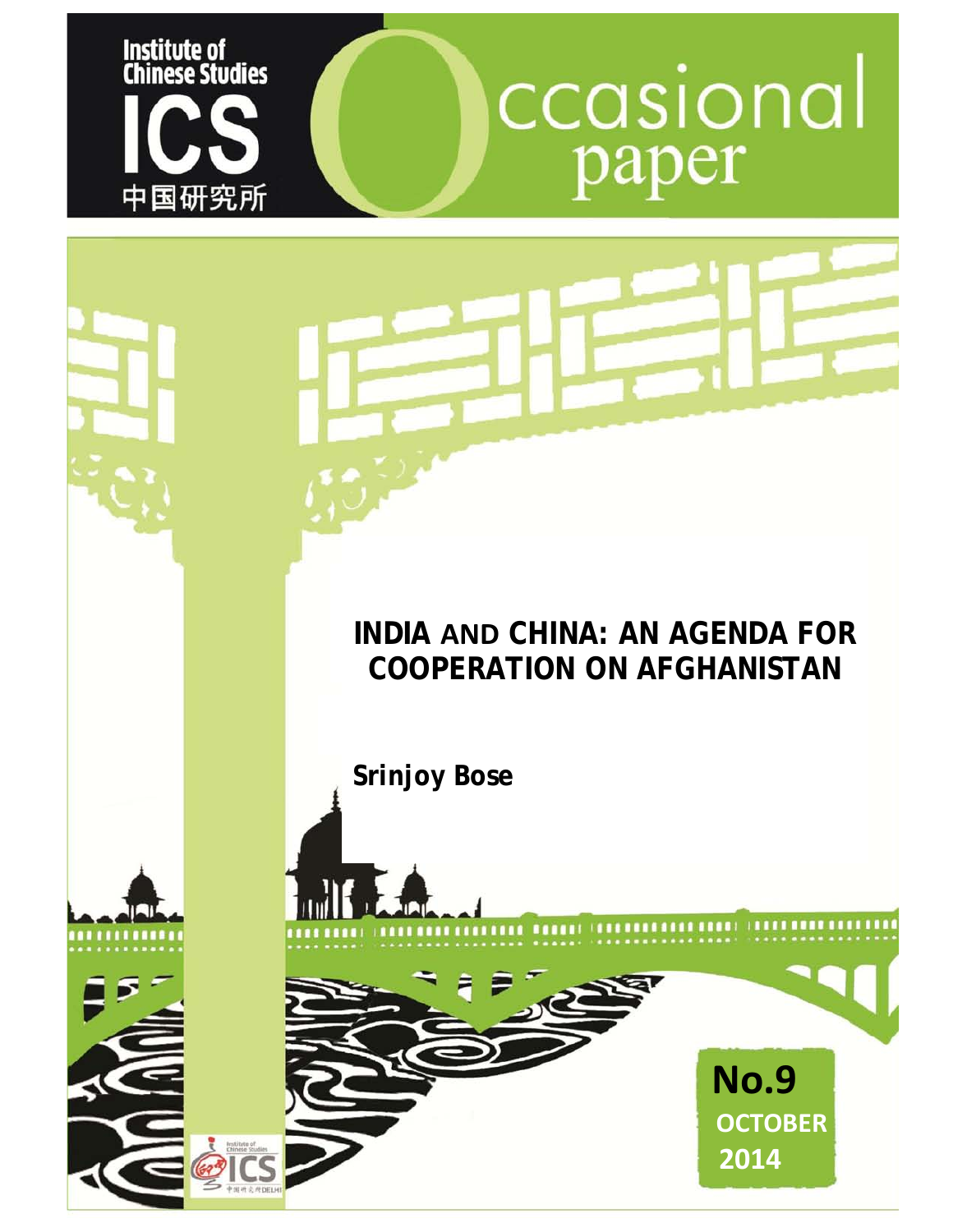### **ABOUT THE AUTHOR**

Srinjoy Bose is a Prime Minister's Australia-Asia Endeavour Scholar at the Australian National University. He is presently working on his Doctoral thesis which investigates contentious state-society relations in Afghanistan, with particular emphasis on concepts of legitimacy, norms and law, and how they affect the ongoing state-building enterprise. Srinjoy's intellectual pursuits include state-society relations, state-building in post-conflict and weak states, post-conflict transition, war-termination, and, ethics in IR, in particular, concepts of justice and humanitarian intervention. He is a Political Science graduate from the University of Otago (Hons. First Class) and National University of Singapore (M.Soc.Sc), and was a researcher with the Institute of Peace and Conflict Studies (New Delhi).

#### **First published in 2014**

By The Institute of Chinese Studies, 8/17 Sri Ram Road Civil Lines Delhi 110 054, India Ph.: +91-11-23938202; Fax: +91-11-23992166 Email: info@icsin.org Website[: www.icsin.org](http://www.icsin.org/)

**© Institute of Chinese Studies, Delhi**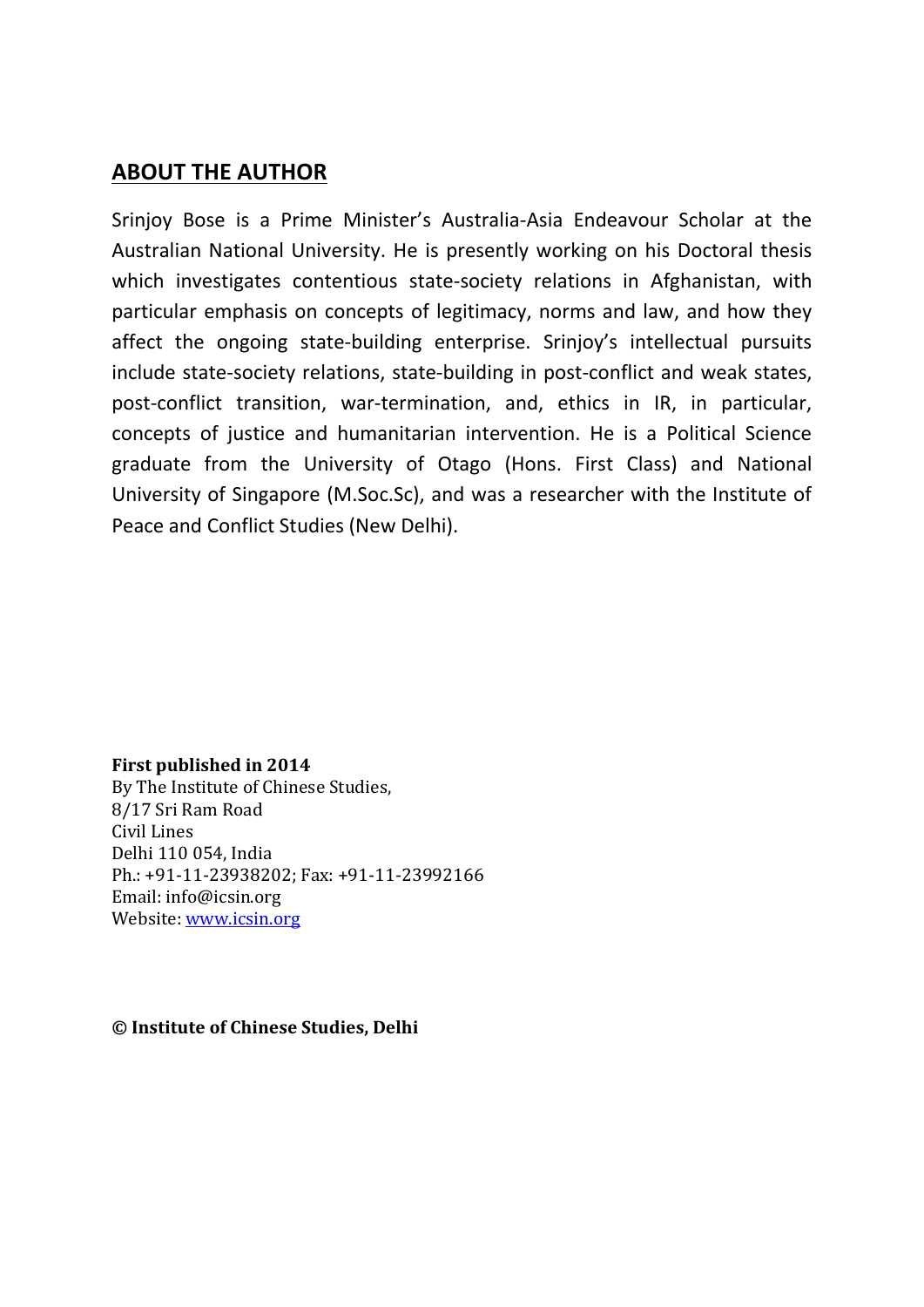**ICS Occasional Paper # 9**

## **India and China: An Agenda for Cooperation on Afghanistan**

## **Srinjoy Bose**

Prime Minister's Endeavour Scholar, Australian National University, Canberra, Australia [srinjoy.bose@anu.edu.au](mailto:srinjoy.bose@anu.edu.au)

> **Institute of Chinese Studies Delhi**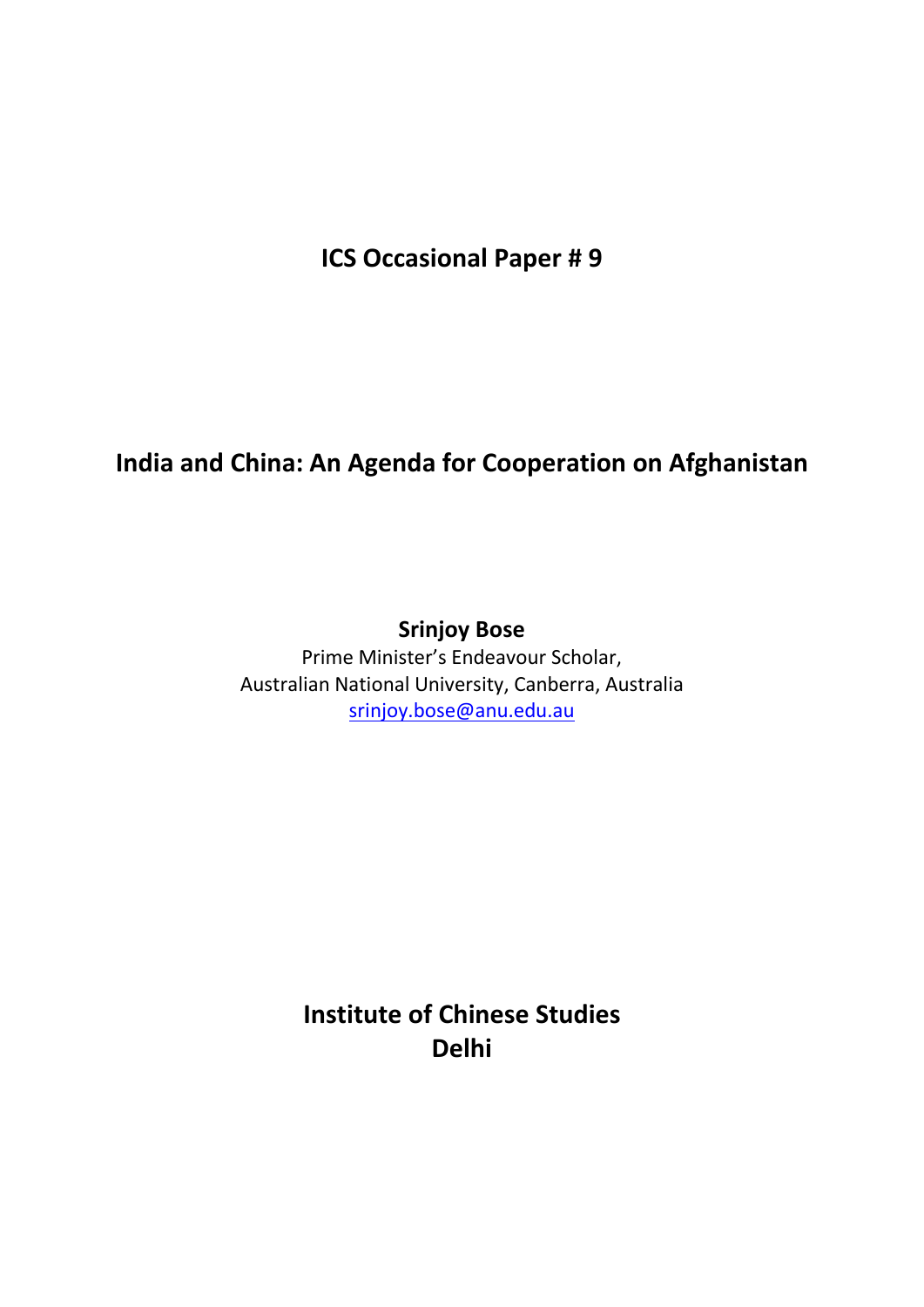#### **India and China: An Agenda for Cooperation on Afghanistan**

#### **Abstract:**

*This paper identifies and appreciates China's strategic interests in order to optimise China-India cooperation in Afghanistan in the framework of the Shanghai Cooperation Organization (SCO). In particular, the paper highlights the resources that India will need to bring to bear in order to facilitate India-China cooperation on Afghanistan.*

**Keywords:** Afghanistan, aid, Central Asia, Sino-Indian cooperation, energy, extremism, SCO, Silk Road

#### **PART A: CHINA'S STRATEGIC INTERESTS & RATIONALE**

The SCO's ability to act as an intermediary through which regional cooperation can be driven on Afghanistan is unlikely, for the foreseeable future: longstanding historical differences, entrenched mistrust, and in some cases strategic rivalries in the broader South-West Asian region prevent the SCO from being able to craft a 'regional framework for cooperation'. And yet, as China increases its presence and influence in Central Asia, it is in its interest to work towards formulating a regional framework of cooperation (and improve bilateral cooperation with India) so as to stanch any detrimental fall-out of military withdrawal from Afghanistan on its assets in Central Asia. This paper evaluates how and where Central Asia offers benefits or avenues to further the Chinese national interest that necessitate a regional framework of cooperation on Afghanistan.

#### **The Chinese Perspective: Why Pivot to Central Asia?**

The major strategic obstacle in formulating a bi-lateral (or multi-lateral) cooperation agenda on Afghanistan is the view that Beijing's presence and interests in the Middle East outweigh their interests in Central Asia including, Afghanistan. The pivot to the Middle East is considered a priority in terms of Chinese military and economic (energy) interests, and is designed to replace American hegemony and influence – the gap that will be left behind eventually, following America's strategic refocus to the Pacific – in the Middle East. The Brookings institution has compared the Chinese pivot to Mao Zedong's war strategy: 'Where the enemy advances, we retreat. Where the enemy retreats, we advance' (Sun 2013). While this characterisation may be only partially accurate, the pivot comprises several agendas including, security, commerce, and energy independence: using existing land connections/routes on China's western border to optimise trade;<sup>[1](#page-3-0)</sup> to use Middle East policy to patch over differences with the US. $<sup>2</sup>$  $<sup>2</sup>$  $<sup>2</sup>$ </sup>

Despite the priority relations with Middle Eastern states, China is keen to diversify its interests and relations; this may help explain China's assertive economic and energy

<span id="page-3-0"></span><sup>&</sup>lt;sup>1</sup> In the decade between 2003 and 2013, Chinese trade with South Asia and West Asia grew nearly thirty times while overall trade increased only seven fold.

<span id="page-3-1"></span> $2$  The Gulf War, for example, had distracted the US enough from its poor relations with Beijing following the Tiananmen massacre in 1989. Again, following the jet collision incident in 2001 near Hainan Island in the South China Sea, the two countries repaired ties through joint anti-terrorism efforts.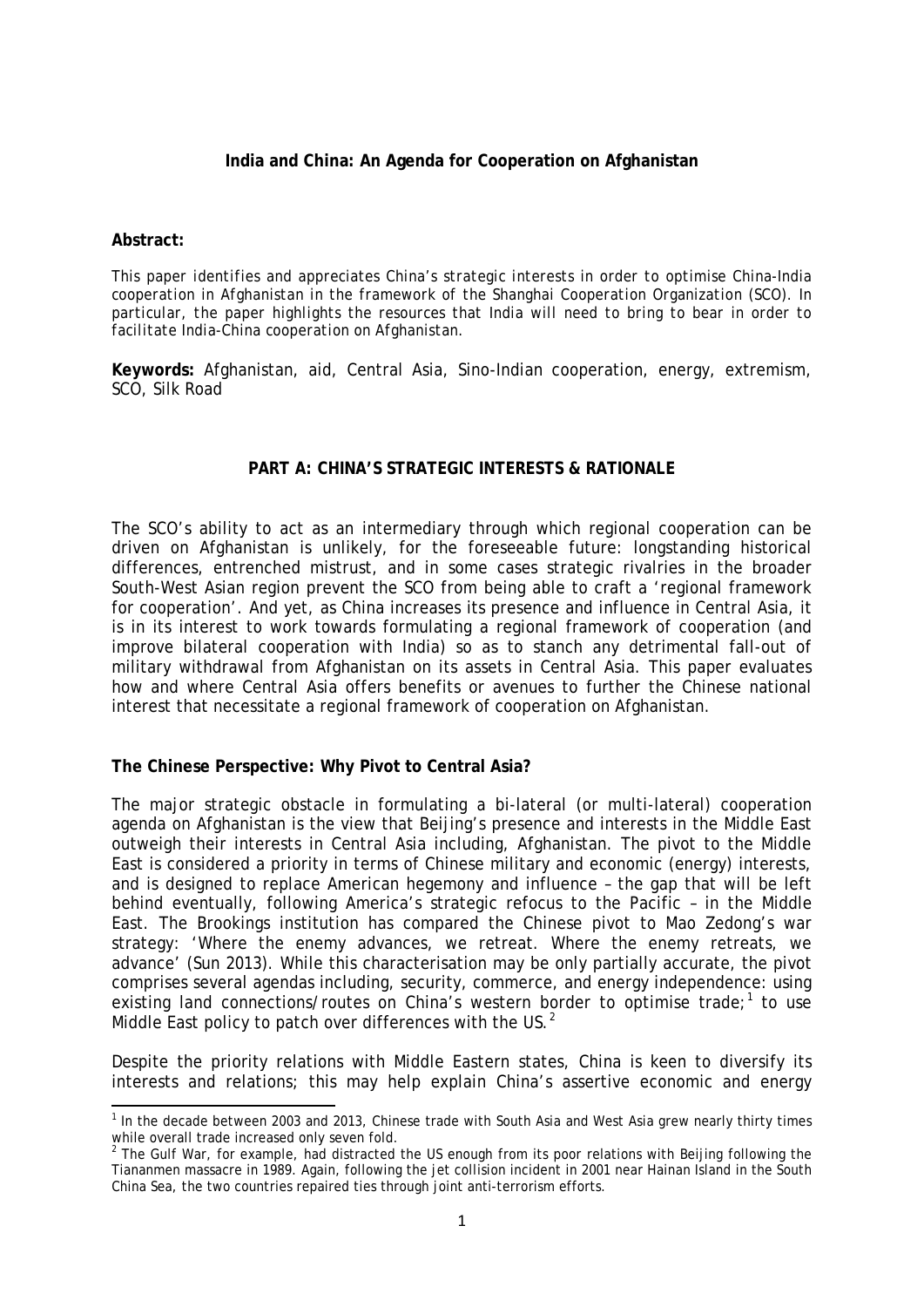policies in Central Asia. Scholar David Shambaugh implies in his book, *China Goes Global*, that China's greatest strength when it comes to foreign policy and commerce has been its willingness to go everywhere and do almost anything (see Shambaugh 2013). China does this best when topics like Asian history, nuclear weapons, and territorial disputes are left out of the equation. The result? In Eurasia, this diversification is captured by China's 'Marching Westwards' policy. Hence, in September 2013, Chinese President Xi Jinping visited several Central Asian countries, followed by a speech in which he evoked the caravans of the old Silk Road with fondness (Ministry of Foreign Affairs, People's Republic of China 2013). Whilst on the tour, Jinping opened a 700-mile gas pipeline with Kazakhstan (this will connect eventually with the massive Central Asia Gas Pipeline, CAGP).

#### *Energy is central to China's Central Asia pivot*

In 2013, natural gas supplied only five per cent of China's energy needs. It is worth noting, however, that the size of the Chinese gas market means that even with such a small fraction of energy demand being met by natural gas, China is already the third largest gas consumer in the world, and its natural gas consumption in 2013 was approximately 160 billion cubic metres (BCM). Figure 1 indicates the growing difference between Chinese domestic gas production and consumer demand – this has resulted in both increases in total imports and import dependency. Since China became an importer of Liquid Natural Gas (LNG) in 2006 and pipeline gas in 2010, both types of imports have grown steadily. In 2013, China's imports of pipeline gas and LNG were roughly even and equal to 27.4 BCM and 24.5 BCM, respectively, or 53 per cent and 47 per cent of aggregate imports (BP Statistical Review of World Energy 2014: 29).



**Figure 1**

*Source*: BP Statistical Review of World Energy 2014

China has much to gain from investing in energy sources in Central Asia. Not only would it diversify China's energy requirements, but also increase Chinese influence in the region. In Central Asia, Beijing already buys a majority of Turkmen gas exports (via the CAGP) –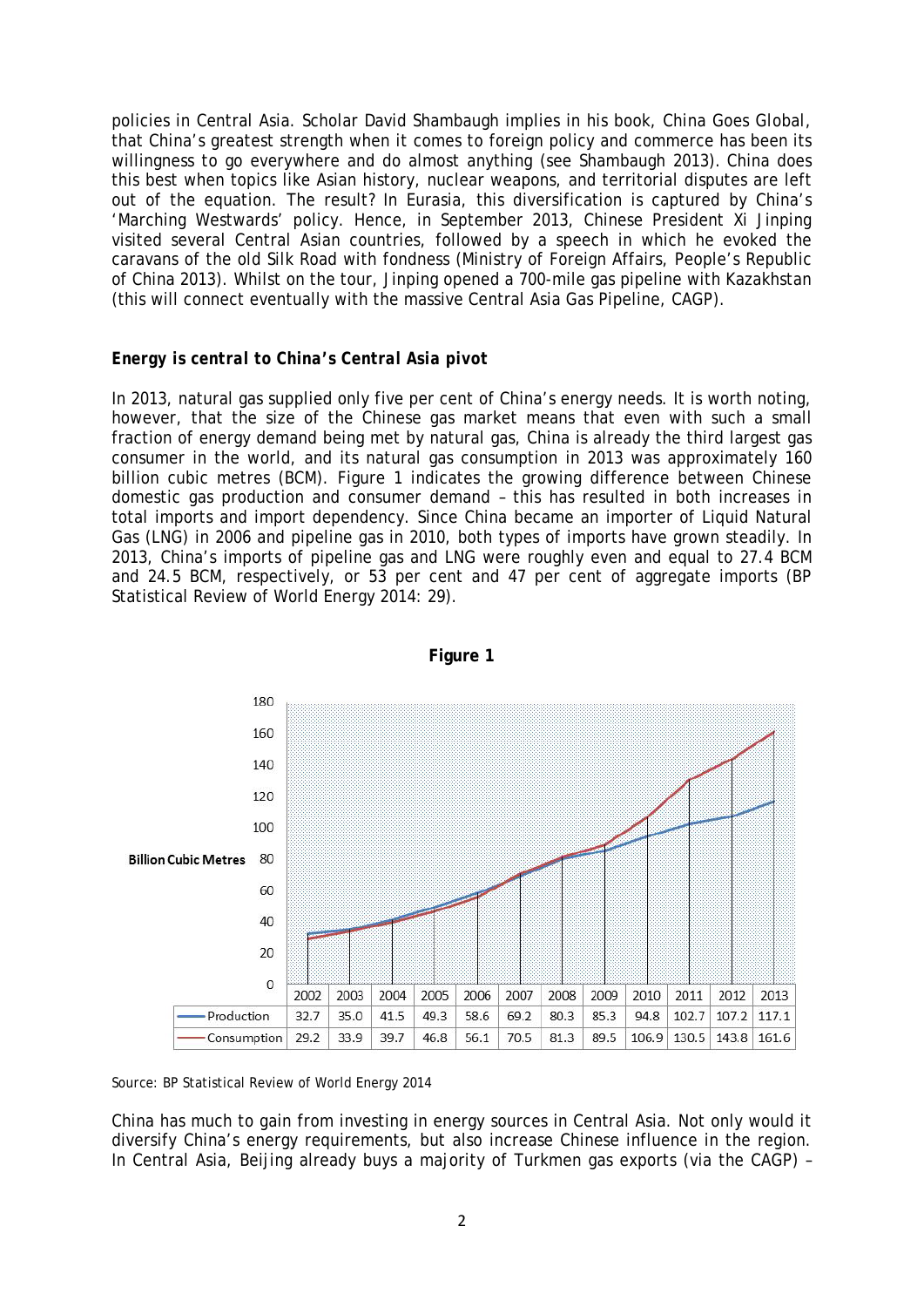Figures 2 (pipeline gas) and 3 (total gas) indicate gas imports in 2012 and 2013, respectively.



**Figure 2**

*Source*: BP Statistical Review of World Energy 2013



**Figure 3**

*Source*: BP Statistical Review of World Energy 2014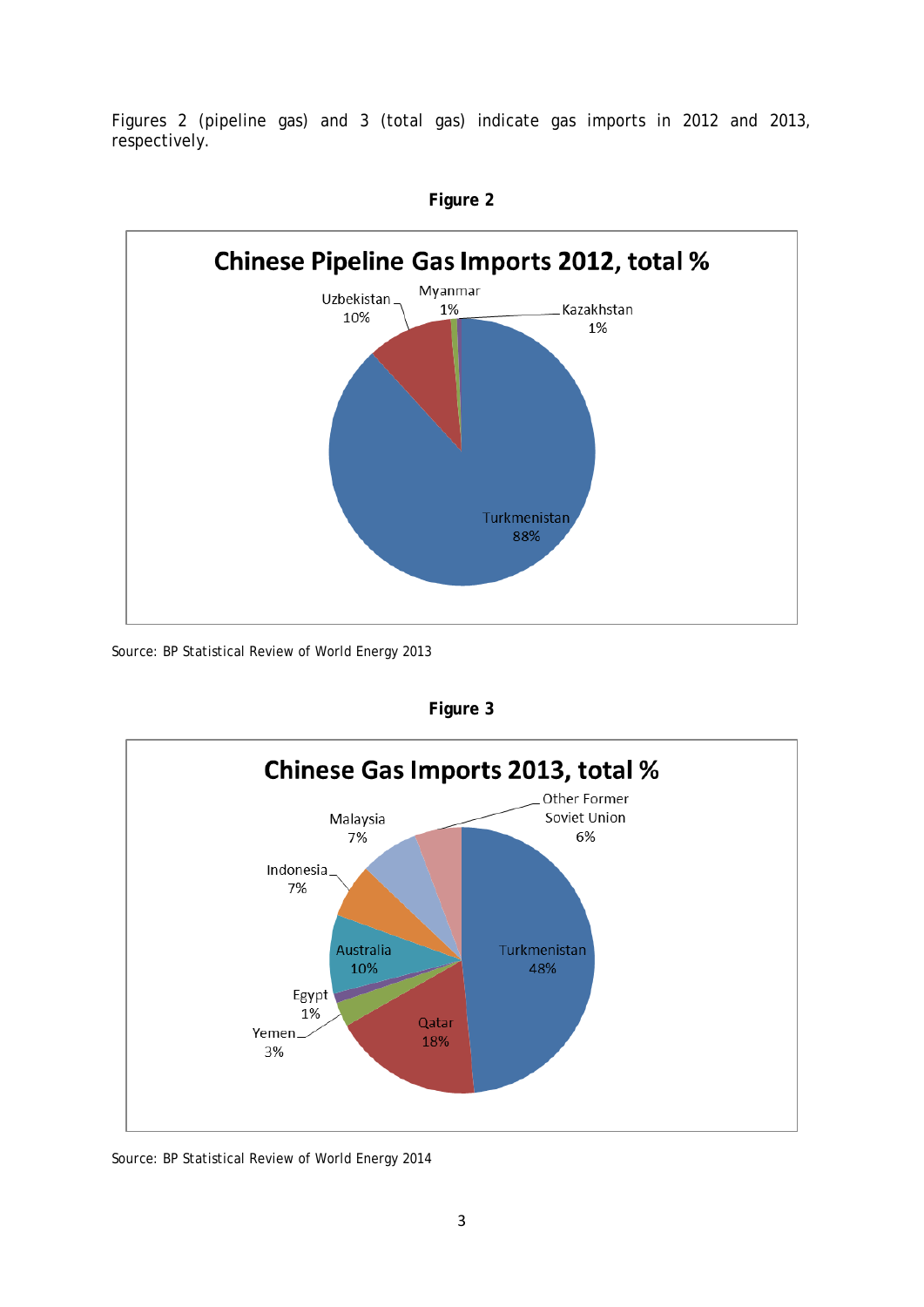Considerable investment is also being made in Turkmenistan to build a domestic east-west gas pipeline, which, should be concluded by 2016. Similarly, both Uzbekistan and Kazakhstan have benefited from subsequent expansions of the CAGP, which, supply gas to China. The International Energy Agency estimates that if the Chinese footprint in Central Asia continues at the current pace, Beijing will be importing half of the region's gas by 2020. China, apart from being the major economic partner for all the Central Asian countries, is taking over the most strategic energy branches as well.

Thanks to progressive expansions to the CAGP, China has emerged as a pragmatic partner for Tajikistan and Kyrgyzstan, too. The above-named countries have signed a deal on a gas pipeline – anticipated to be operational by 2016 – and calculate that it will attract additional investment of US\$3 billion. In addition, Beijing has invested more than US\$100 million in the Tajik mining sector (Fu 2014). Kyrgyzstan similarly benefits from cooperation with the Chinese. A planned US\$1.4 billion investment in the Kyrgyz strand of the CAGP was announced last year. Income from the pipeline is expected to range from US\$35 million starting in 2017 to up to US\$70 million (International Monetary Fund 2013). It is supplemented by ongoing electric grid projects, which, aim at upgrading the Kyrgyz domestic network.

Crucially, Afghanistan has a big part to play in China's energy calculations. In the past, several trans-Afghan oil and gas pipeline projects have been contemplated including the planned US\$8 billion TAPI pipeline project (Turkmenistan, Afghanistan, Pakistan, India), which would transport Turkmen natural gas across Afghanistan in what is described as a 'crucial transit corridor'. According to a 2002 Kremlin report,

Afghanistan is spoken of as a transit country for oil and gas. However, only very few people know that Soviet specialists discovered huge gas reserves there in the 1960s and built the first gas pipeline in the country to supply gas to Uzbekistan. At that time, the Soviet Union used to receive 2.5 bn cubic metres of Afghan gas annually (Chossudovsky 2010).

In a deal finalised in December 2011, China's China National Petroleum Company (CNPC) became the first foreign company since 2001 to tap into Afghanistan's oil and gas reserves. While Chinese officials estimated the deal to be worth US\$700 million, some say China could earn up to ten times that sum (Peter 2011; Dalrymple 2014). Speaking about the deal with China to extract oil from the north-eastern provinces of Sari Pul and Faryab, Abdul Rahim Hashami, the CEO of the New Afghan Petroleum Company says,

I don't think any Afghan companies have the business background or experience related to this.... The only thing that I can hope, is that Afghans are in some way a part of it, as partners or used in one way or another so Afghans can be a part of the project (Hashami, quoted in Peter 2011).

The most recent Sino-Afghan agreements strengthen China's foothold in Afghanistan, and this could benefit the economic development of Afghanistan. With few viable industries, reduction in foreign aid and the prospect of capital flight looming large, China may well be able to assist in restoring Afghanistan's economic independence and stability.

#### *Security, too, is central to China's Central Asia pivot*

The ongoing conflict in Afghanistan, religious extremism, and drug trafficking are viewed with concern by SCO members. Originally founded as the Shanghai Five in 1996 (that developed into the SCO by 2001), the SCO's mission centred on Eurasian security and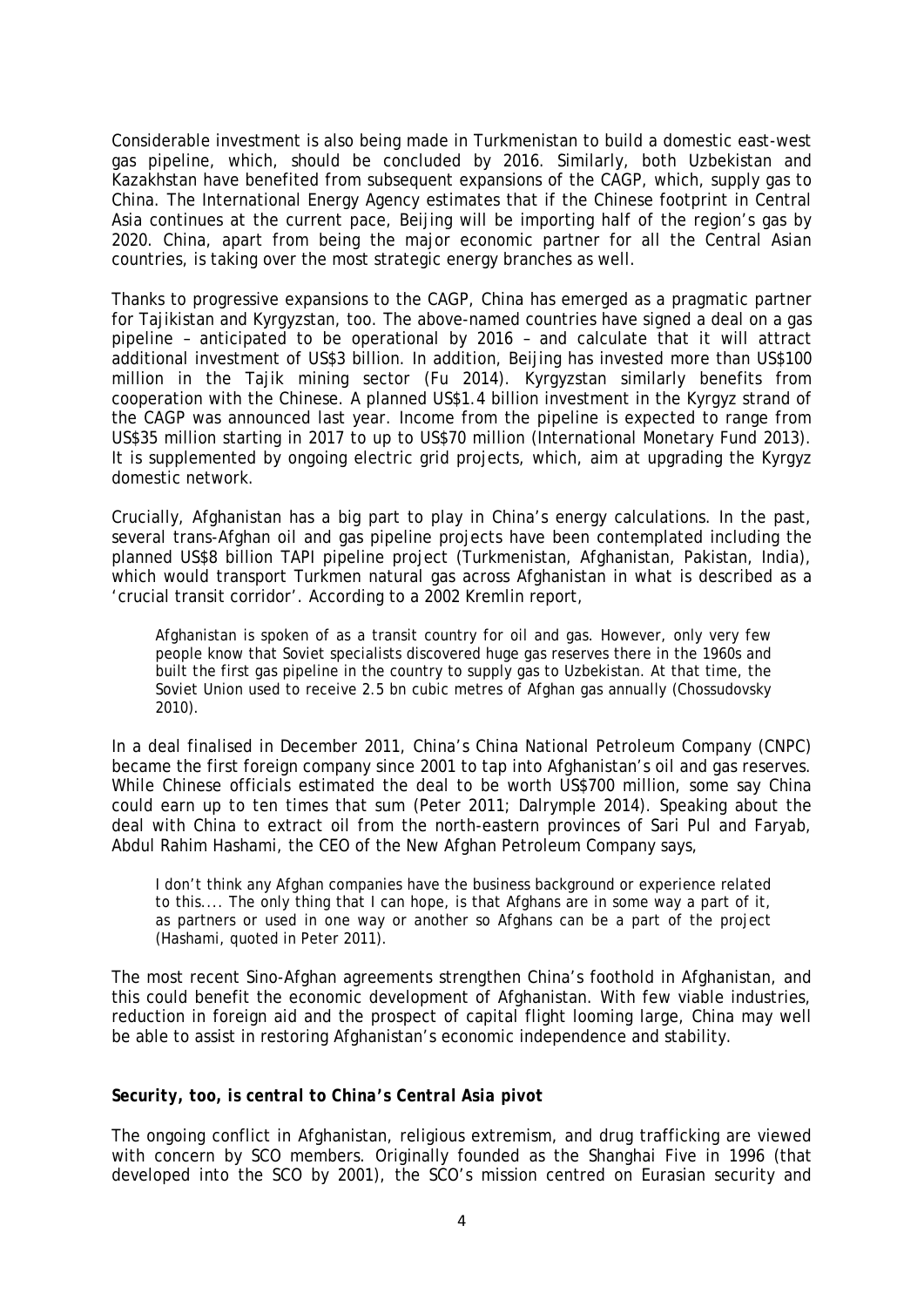border defence. The alliance's role has expanded over the years, particularly in the realm of threats that stem in part from Afghanistan, such as terrorism and drug trafficking. Moreover, the recent election crises and the possibility of violence have rekindled fears of a civil war and the prospect of Taliban return to power. According to Zhang Xinfeng, the Director of the SCO's Regional Anti-Terror Structure or RATS, 'SCO members are facing complicated threats from [the south of] Afghanistan' and NATO withdrawal 'leaves behind uncertainty in the security situation of the country' (Peng 2014).

Despite these concerns, the SCO seems to have a lot of work to do as next year's US/NATO withdrawal from Afghanistan looms. And while the issue has been discussed at summit level meetings in the past, it remains entirely unclear what the SCO could actually do in Afghanistan.<sup>[3](#page-7-0)</sup> Inaction has been a flaw of the organisation since its inception, wrote one analyst in a piece for the Carnegie Moscow Center:

The SCO has so far demonstrated no tangible achievements. Its decisions on economic cooperation, anti-terrorist efforts, and situation in Afghanistan have remained on paper. Reading analytical materials on the SCO reveals countless plans and projects, but provides no information on how these projects have specifically been carried out (Malashenko 2013).

These shortcomings are highlighted when one notes that the SCO does not have a standing military force, unlike the Russian-led Collective Security Treaty Organization (CSTO), which has a rapid-reaction force. At present, the SCO does not have the equipment and infrastructure to actually respond to crisis in Afghanistan. Moreover, according to the Russian envoy to the SCO, Kirill Barsky, 'The SCO is not prepared to assume the responsibility of ensuring security in Afghanistan itself' (*RIA Novosti* 2014). The Russian official said the SCO sees its key task as effective cooperation between its member countries as well as the fight against terrorism and drug trafficking in Central Asia.

#### **The Indian Perspective: Bid for SCO Membership**

India has historically enjoyed cordial relations with Kabul, barring the period of Taliban rule (1996-2001): India sponsored Afghanistan's membership in the South Asian Association for Regional Cooperation in 2006, and it signed a strategic partnership with Afghanistan in 2011. Today, India seeks to showcase its inputs in Afghanistan's security and economic welfare as invaluable, particularly in the context of US/NATO withdrawal. India must impress upon the Chinese that India's membership in the SCO will bear fruit for the region (including Afghanistan) and help ease traditional India-China suspicions; India must argue that it brings much value to a possible cooperative framework/policy and identify resources that it can bring to bear. In December 2013, Indian Foreign Secretary, Sujatha Singh, stressed that the SCO could also play a useful role in promoting trade connectivity in the region and countering terrorism. The kind of intervention she envisaged for the SCO in Afghanistan is in common projects (Diksit 2013)<sup>[4](#page-7-1)</sup> - given that the SCO operates on a unanimous consensus basis – and financial commitments.

<span id="page-7-0"></span><sup>&</sup>lt;sup>3</sup> The SCO's anti-terror agency, RATS, was established a decade ago and since then it has passed several resolutions and cooperation mechanisms on maintaining regional security and combating terrorism. Some experts have noted that several joint military exercises among SCO member-states (based on diplomatic negotiation mechanisms) are held to enhance the anti-terror ability. Should India be successful in its SCO bid, and should the political and military situation on the ground in Afghanistan deteriorate following NATO withdrawal, China and India may have RATS at their disposal via which to provide support to the Afghan state and administration.

<span id="page-7-1"></span><sup>4</sup> Common projects may include one or more of the following: training of security officials and professionals; contributing to the Afghanistan Security Forces Fund (ASFF) to provide the ANSF with equipment, supplies, services, and training; contributing to the Law and Order trust Fund (LOTFA) to help mobilise resources for the support of Afghanistan National Police (ANP) – cover police salaries, pursue police reform, etc.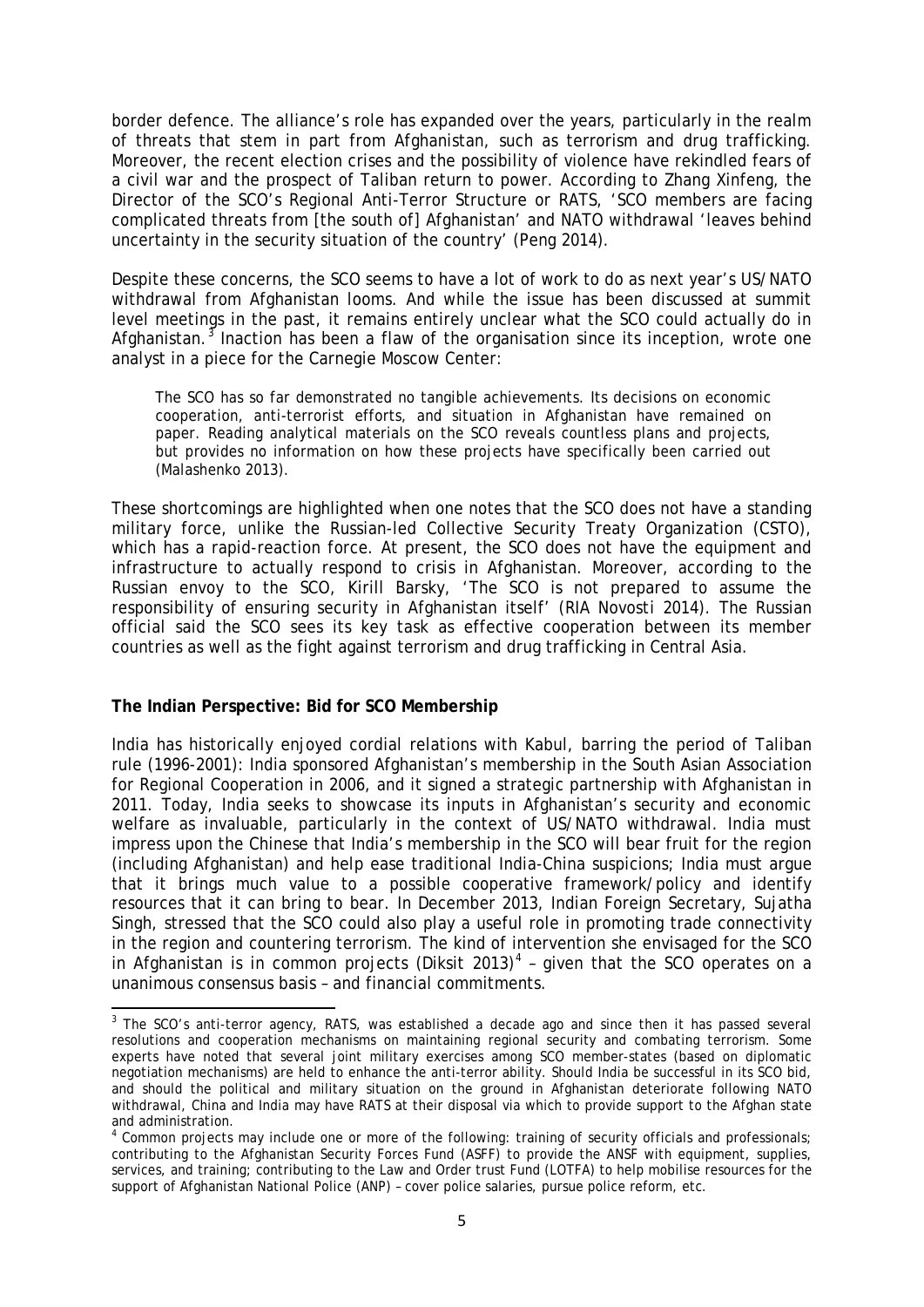India, however, also has an interest in joining the SCO, which goes beyond its immediate engagement with Afghanistan. First, as Indian scholar K. M. Seethi has pointed out, India's interest in expanding trans-regional ties with SCO has a historical-cultural context. Interactions between India and Central Asia manifested through the movement of peoples, goods, and ideas, including Buddhism (Seethi 2013). In recent decades, India has been seeking to add economic ties to these political and cultural links. In 2013, India's trade with Central Asia was a paltry US\$[5](#page-8-0)00 million (Kothari 2014).<sup>5</sup> New Delhi is aware that it must overcome obstacles like limited land connectivity and the comparatively modest size of Central Asian markets. Subsequently, at the June 2012 Heart of Central Asia summit, then Indian Minster of State for External Affairs, E. Ahamed, called for intensified diplomatic efforts and a multi-level approach entailing political, security, economic, and cultural connections: the 'Connect Central Asia' (CCA) policy (Ministry of External Affairs, Government of India 2012).

Second, New Delhi aspires to achieve a foothold in regions where China is the predominant stakeholder and seeks to gain economically, politically, and strategically in some cases where there is a degree of convergence between itself, China and the SCO member states.<sup>[6](#page-8-1)</sup> In economic terms, the projected SCO Free Trade Area, to be in place by 2020 to economically integrate all members of the SCO (*Gov.cn* 2011), is also very appealing to New Delhi. Towards such end, the new Indian administration of Prime Minister Narendra Modi is making overtures to China. Modi spoke at length with Chinese Prime Minister Li Keqiang when Li telephoned to offer his congratulations following the former's election victory (Krishnan 2014a); both leaders agreed on the importance of strengthening bilateral ties. Modi also informed India's new ambassador to China that it is his 'historic mission' to improve Sino-Indian relations (Krishnan 2014b).

In the broader context of SCO accession and cooperation in Afghanistan, China, too, has evolved its strategy towards India. For instance, China attempted an early foreign policy reset with India following Modi's electoral victory; in June 2014, whilst on an official visit to India, Chinese Foreign Minister Wang Yi – in his capacity as President Xi Jinping's Special Envoy to India – referred to Modi as an 'old friend' of China, and stated that his election injected 'new vitality into an ancient civilization'. Corroborating Wang's comments, another Chinese Foreign Ministry spokesperson commented that the visit signified a new and positive age in Sino-India relations (Panda 2014a).

Given China's political leadership role within the SCO (and Central Asian states' dependency on revenues generated from energy sale), it would be in India's interest to avoid competition for energy. Recall that in 2009 India and China wrestled over US\$2.9 billion loan from the Asian Development Bank (ADB) to fund Indian infrastructure projects in the disputed state of Arunachal Pradesh. At the ADB, the US and Japan could, and did, play arbiter to disputes; in the SCO (and even BRICS bank) (Runde 2014) such mechanisms will be absent and China will likely exercise greater leverage due to its political standing and economic strength. More recently, India lost out to Chinese competition in Kazakhstan. Despite existing MoUs – to jointly pursue oil and gas exploration and production opportunities in third countries – signed between India and China's state-run CNPC (ONGC 2012), China has been able to thwart Indian energy interests. The challenge for India, then, will be to convince China that Central Asia is *not* a region for destructive competition. India can highlight: a) the example of the Turkmenistan-Afghanistan-Pakistan-India natural gas link (expected to be finalized in the near future) as an area of

<span id="page-8-0"></span><sup>&</sup>lt;sup>5</sup> In 2010, Kazakhstan was India's largest bilateral trading partner (US\$210 million) in Central Asia, followed by Uzbekistan (US\$73.43 million), Turkmenistan (US\$37.91 million), Tajikistan (US\$34.06 million), and Kyrgyzstan  $(US$25.21 million).$ 

<span id="page-8-1"></span> $6$  Interview with former Indian diplomat, New Delhi, 2013.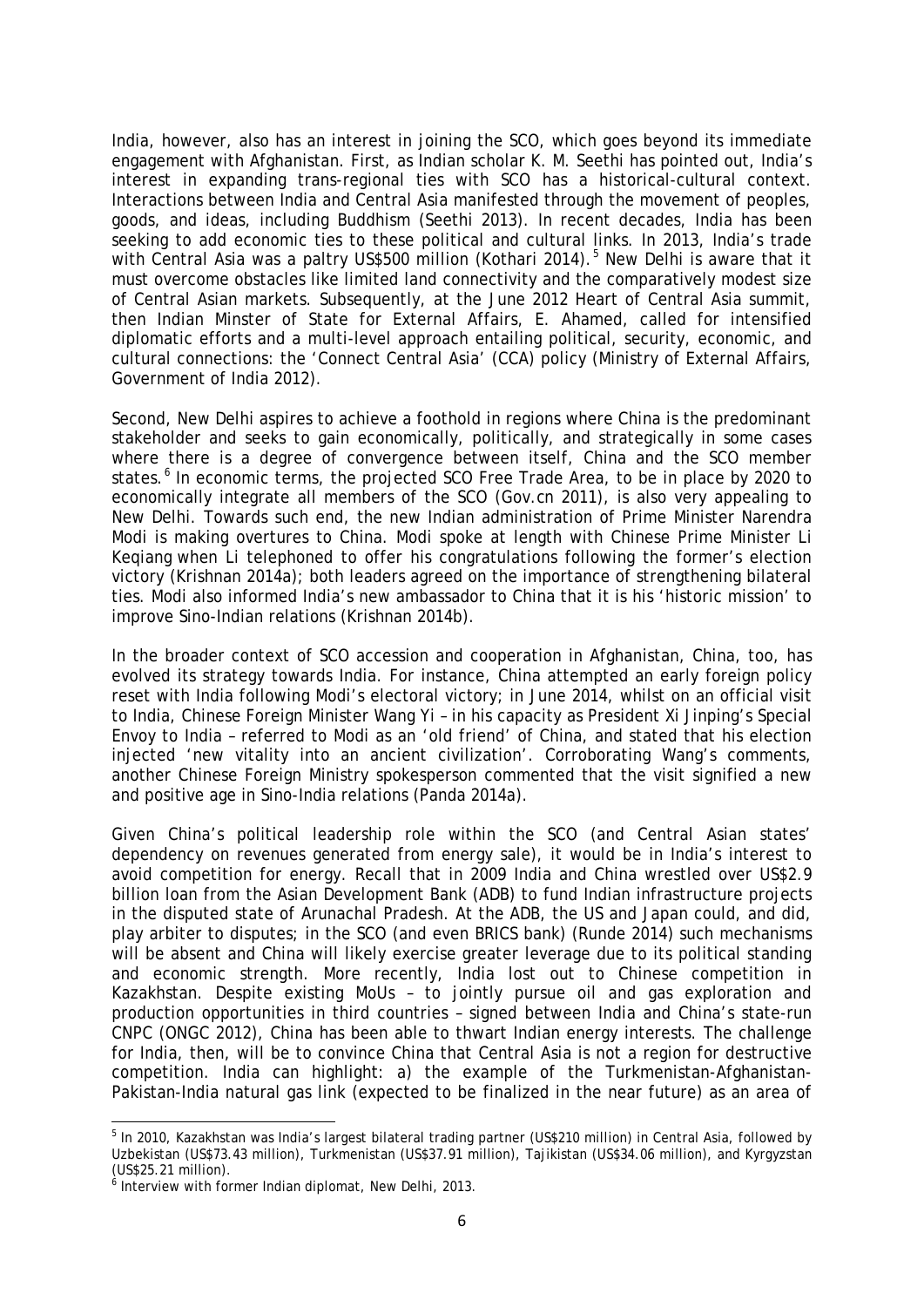cooperation between SCO members, and thereby China; and/or b) the benefits of a Free Trade Agreement (similar in scope, perhaps, to the China-Pakistan FTA).

#### **PART B: COOPERATION?**

#### **Improved India-China Economic Relations is Good for Afghanistan**

#### *Chinese Aid and Investment*

So far (2002-2013), China's aid commitment to on-budget Afghan reconstruction has been quite weak at around US\$252 million (Ministry of Finance, Islamic Republic of Afghanistan 2010: 96).<sup>[7](#page-9-0)</sup> Off-budget, between 2002 and 2013, China contributed towards the following:

China undertook [or will have undertaken] 7 complete plant projects (including the Jamhuriat Hospital and Parwan Irrigation Project); 15 batches of materials and equipment; 4 bunches of emergency humanitarian donations; trained over 600 Afghan officials and professionals; wrote off the debt of £9.6 million (Ministry of Finance, Islamic Republic of Afghanistan 2010: 54).

Chinese investment on the other hand, particularly in the mining and minerals sector, is seen as a potential foundation for Afghanistan to rebuild an independent economy (Ghiasy and Sekander 2014). China has a US\$700 million agreement to drill for oil in the Amu Darya Basin and a US\$3-3.5 billion deal to develop the Aynak copper mining project (Dalrymple 2014). In terms of trade, China has provided zero tariff treatment of about 60 per cent, 4762 categories of products originating in Afghanistan for exporting to China since 1 July 2010. But (Afghan) insiders say security concerns, not investment, are the primary driver of China's new focus.<sup>[8](#page-9-1)</sup>

#### *Indian Aid and Investment*

The bulk of Indian assistance to Afghanistan has come in the form of aid, particularly in infrastructure. India has undertaken several construction projects such as the strategic Zaranj-Delaram highway, which connects Afghanistan with the Iranian port of Chabahar. India has also constructed a 200 km long transmission line from Pul-e-Khumri to Kabul and a substation at Chitmala. The former Indian Prime Minister, Manmohan Singh, paid a twoday visit to Afghanistan in 2011, where in an address to a joint session of the Afghan parliament he promised an additional US\$500 million in aid for developing infrastructure. At least US\$2 billion in aid has already been pledged by India, which makes it the fifth largest donor to Afghanistan (Ministry of External Affairs, Government of India 2013: iii). Figure 4 provides a sectoral breakdown of India's development cooperation with Afghanistan.

<span id="page-9-0"></span>Between 2002 and 2011, China committed US\$139 million of which only US\$58 million was disbursed.

<span id="page-9-1"></span><sup>&</sup>lt;sup>8</sup> Interviews with serving and former Afghan diplomats, Canberra and Kabul, 2013/2014. This point was seemingly corroborated by Mushahid Hussain, head of the Defense Committee of the Pakistani Senate and chairman of the Pakistan China Institute, in a recent [interview](http://gandhara.rferl.org/content/article/25443331.html) with *Radio Free Europe*.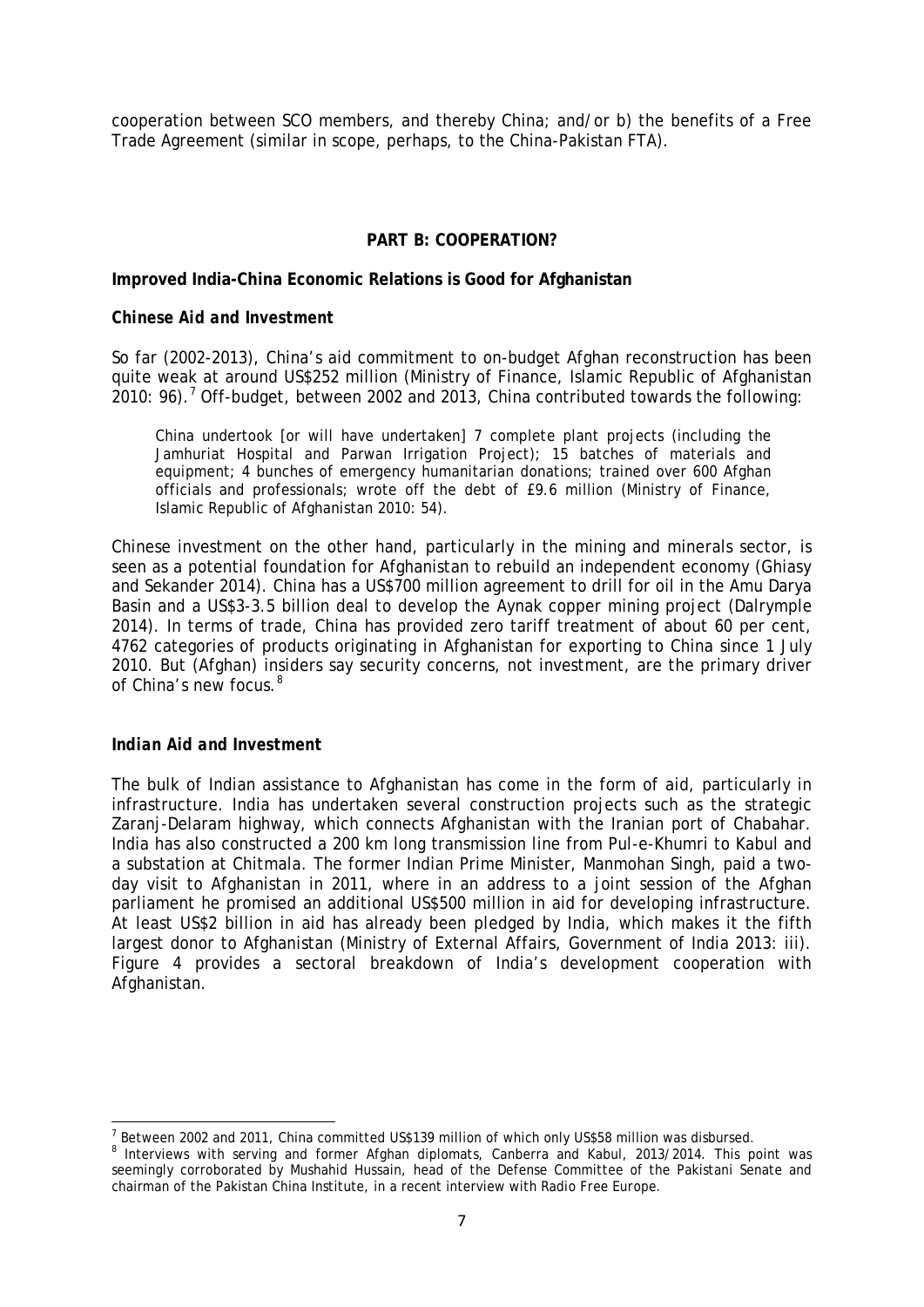



*Source*: Mullen 2013.

In terms of investment, Indian companies have invested US\$1.8-2 billion in Afghanistan, which has awarded the mining rights to its largest iron ore deposit in Hajigak to a consortium of Indian state-run and private companies. The total planned Indian investment is worth US\$6.6 billion (Price 2013: 7).

#### *The Geo-economy of Minerals*

In the summer of 2010, US and Afghan officials trumpeted survey findings that they claimed showed the nation was sitting on U[S\\$1 trillion](http://www.csmonitor.com/World/Asia-South-Central/2010/0614/What-could-1-trillion-in-mineral-wealth-mean-for-Afghanistan) of untapped copper, iron, and lithium deposits (Risen 2010). A nation where 97 per cent of the nation's GDP, excluding opium production, is dependent on foreign aid, the development of the mineral industry – whatever its actual worth - is vital to the state's survival. 'For Afghanistan, it is very important to have our mines excavated. Surviving on only international assistance Afghanistan cannot develop. It must have its own mines and resources tapped,' says Mangal Sherzad, a law and political science professor at Nangarhar University in [Jalalabad](http://www.csmonitor.com/tags/topic/Jalalabad) (Peter 2011).

To access these deposits, Afghans are heavily dependent on foreign countries such as China and India for their technical and industrial expertise; Soviet geologists had surveyed many of the country's mineral resources back in the 1960s, but more than three decades of war and instability have hindered the development of an Afghan mining industry. With Chinese and Indian agreements/contracts already in place, the two regional powers should work towards healthy competition, and not destructive competition. For instance, concerned about China's role in Afghanistan plays a part in Indian thinking towards Afghanistan. Reports that China is pushing for a Turkmenistan-Afghanistan-China gas pipeline (almost certainly at the expense of the long-awaited TAPI pipeline) have raised concerns in Delhi, as did the success of a Chinese consortium in securing the rights to mine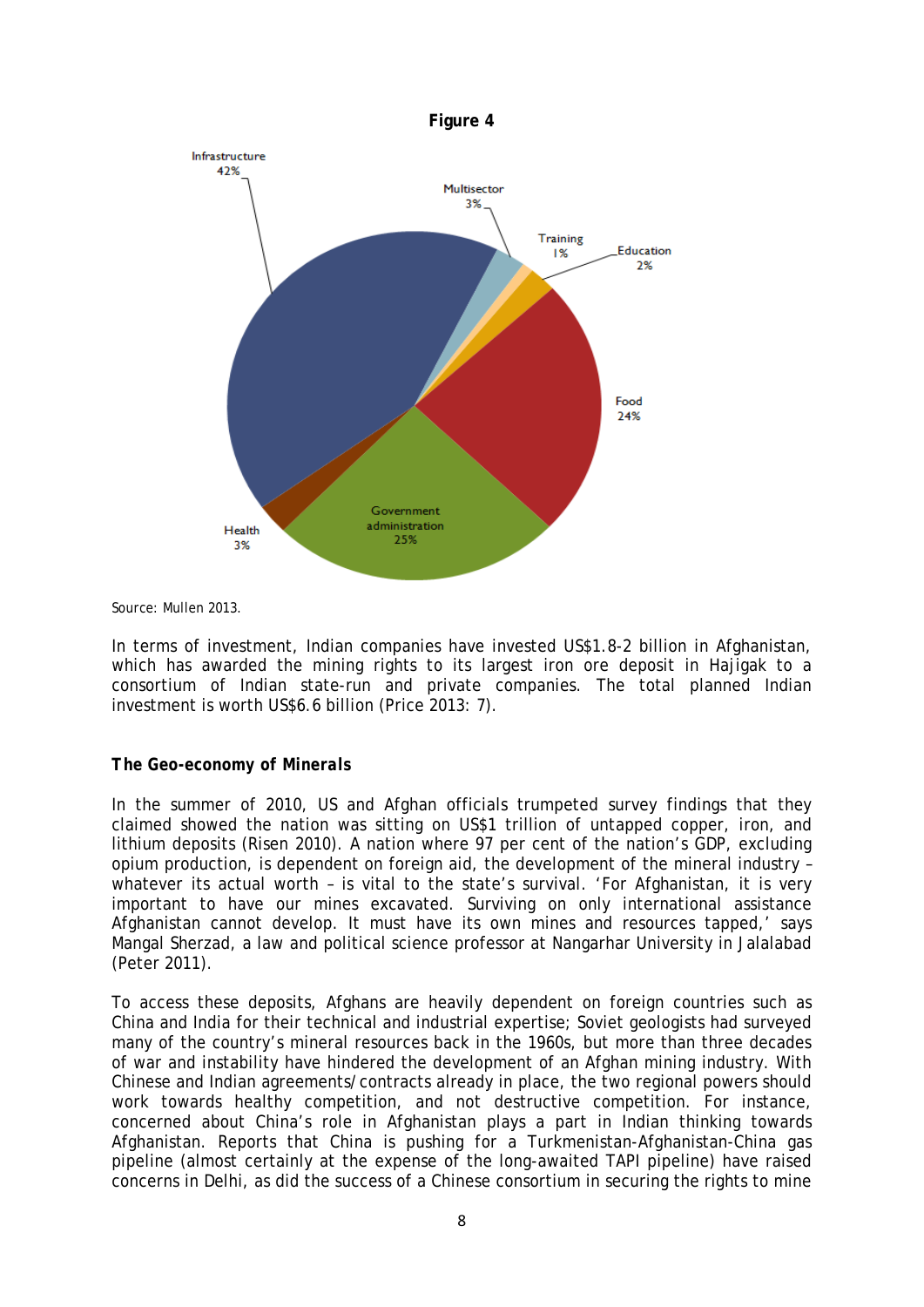copper in Aynak. Although these concerns have reduced somewhat following the successful Indian bid for rights to the Hajigak mines (mentioned previously).

#### *The Silk Road, BRICS, and Sino-India Cooperation*

India is battling hard to counter China's impending economic rise in Afghanistan, but Beijing is embarking on a new Silk Road project (comprising both overland and sea routes; Figure 5) to connect China by land and sea with the West through Central Asia, including Afghanistan, and will not be easily edged out.[9](#page-11-0) The Chinese perspective is that the Maritime Silk Road (as opposed to the overland route) is risk-prone, traversing through territories that are not necessarily China-friendly – India, Indonesia, and Japan, not to mention the presence of US naval forces. This may explain partly why China has invested heavily in port facilities in Bangladesh, Myanmar, Sri Lanka, and Pakistan. The geopolitical complexity of the Maritime Silk Road may also explain why Chinese strategists have high expectations for the Marching Westward strategy<sup>[10](#page-11-1)</sup> / Central Asia pivot, with its projected overland Silk Road as an alternative to the maritime one. Compared to the sea-lane, the Central Asian region crossed by the overland route is practically denuded of US influence and constitutes a much friendlier and safer environment for China.

The grandiose Marching Westward strategy implies, among other things, the need to [build](http://thediplomat.com/2013/10/china-courts-central-asia/)  [a positive image of China in Central Asia.](http://thediplomat.com/2013/10/china-courts-central-asia/) The architect of the strategy, Wang Jisi, argued that Chinese policymakers should focus on developing China's economic and diplomatic ties in this region. He added that great power cooperation rules and mechanisms have yet to be established in the Central Asian region and this provides China with a golden opportunity to solidify its international presence there. Central Asia may very well be the biggest target of a Chinese effort at regional integration. As such, one of the most significant factors affecting India's role in a post-NATO Afghanistan (and prospective relations with other Central Asian states) will be how it manages its relations with China.

With regards to cooperating with India on Afghanistan through the SCO, the Chinese have invited India to participate in the ambitious overland Silk Road project that includes infrastructure connectivity, industrial investment, and trade cooperation besides cooperation in energy, financing, and people-to-people cooperation. China envisages that funding for such projects will be provided by the newly established BRICS bank (and the Asian Infrastructure Development Bank being set up by China for which it has invited India to be a member) (Wei 2014).

The Silk Road narrative, whereby Afghanistan will regain its historical role as a land bridge between South Asia, Central Asia, the Middle East and Eurasia has some traction in India (although there is also widespread scepticism of its feasibility). Institute of Defence Studies and Analysis analyst Gulshan Sachdeva comments that within India there is confidence that it can 'take a lead in facilitating trade and commercial opportunities for Afghanistan and the region' (Sachdeva 2012). First, at the 2012 Kabul 'Heart of Asia' conference, the then Indian Law and Justice Minister, Salman Khurshid, highlighted complementary opportunities for investment; sectors included: mining, infrastructure, telecommunications, agro-based and small-scale industries, health, pharmaceuticals, education, and information technology (Ministry of External Affairs, Government of India

<span id="page-11-0"></span><sup>&</sup>lt;sup>9</sup> China has been pushing for two Silk Roads to link it to the resources-rich Middle East. One is the traditional sea lane which runs through the Indian Ocean, South China Sea, and East China Sea, and which has been re-baptized by President XI Jinping as the [Maritime Silk Road.](http://thediplomat.com/2014/04/courting-asia-chinas-maritime-silk-route-vs-americas-pivot/) The other consists of building a new supply route overland through Central Asia and into the Middle East.

<span id="page-11-1"></span> $10$  The "Marching West" strategy was articulated by Wang Jisi in 2012, then dean of the School of International Studies at Peking University and one of China's most important strategic thinkers.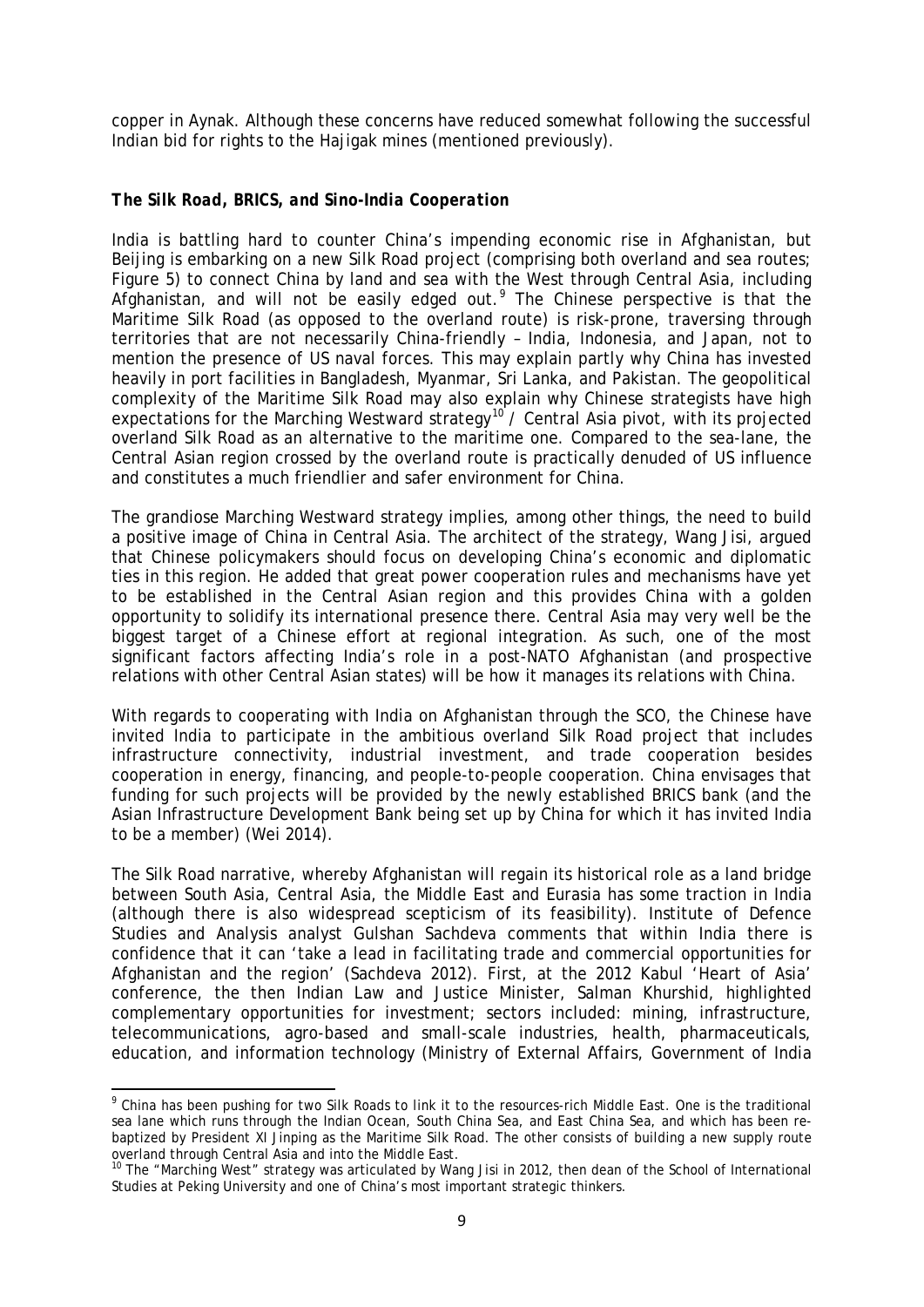2012). Then, at the 2012 Delhi Investment Summit on Afghanistan India offered to lead two confidence-building measures, intended to support Afghanistan and integrate it into the regional economy. Both would dove-tail well into the Chinese Silk Road proposal. Additionally, India's own CCA policy envisions Afghanistan as a regional trade hub crossed by energy pipelines and air, rail, and road links that will transport the resources of Central Asia to the subcontinent. In other words, both India and China have a vision for Afghanistan and its neighbourhood as a thoroughfare for regional trade and prosperity.



**Figure 5 China's New Silk Roads**

*Source*: Tiezzi 2014

It is in this milieu and context that the BRICS bank could open up the possibility for new and virtuous cycles of trade and financial flows among emerging economies. The announcement of a BRICS (Brazil, Russia, India, China, South Africa) led development bank, to be headquartered in Shanghai, China, is a promising step forward in India-China relations.

India is strategically positioned to play a role in the bank's success. India's new Prime Minister is attempting to transform India into a manufacturing powerhouse (Modi 2014). If India succeeds in building its industrial capacity and upgrading its infrastructure, among other things, it could trigger the next commodity boom that will benefit Brazil, Russia, and South Africa. China, too, will have much to gain. The Renminbi is the fastest-growing currency in the world today and is the [second-most commonly used currency in trade](http://blog.jpmorganinstitutional.com/2014/07/shifting-tides-of-liquidity/?utm_source=rss&utm_medium=rss&utm_campaign=shifting-tides-of-liquidity)  [finance.](http://blog.jpmorganinstitutional.com/2014/07/shifting-tides-of-liquidity/?utm_source=rss&utm_medium=rss&utm_campaign=shifting-tides-of-liquidity) Access to Renminbi financing through the BRICS bank could spur greater capital flows and streamline trade between China and the rest of the BRICS, including India. Flush with capital, China is already emerging as the banker to the developing world. In 2010, China's state-owned banks extended a US\$3 billion loan to Reliance ADAG, an Indian power and telecommunications company (*Reuters* 2010).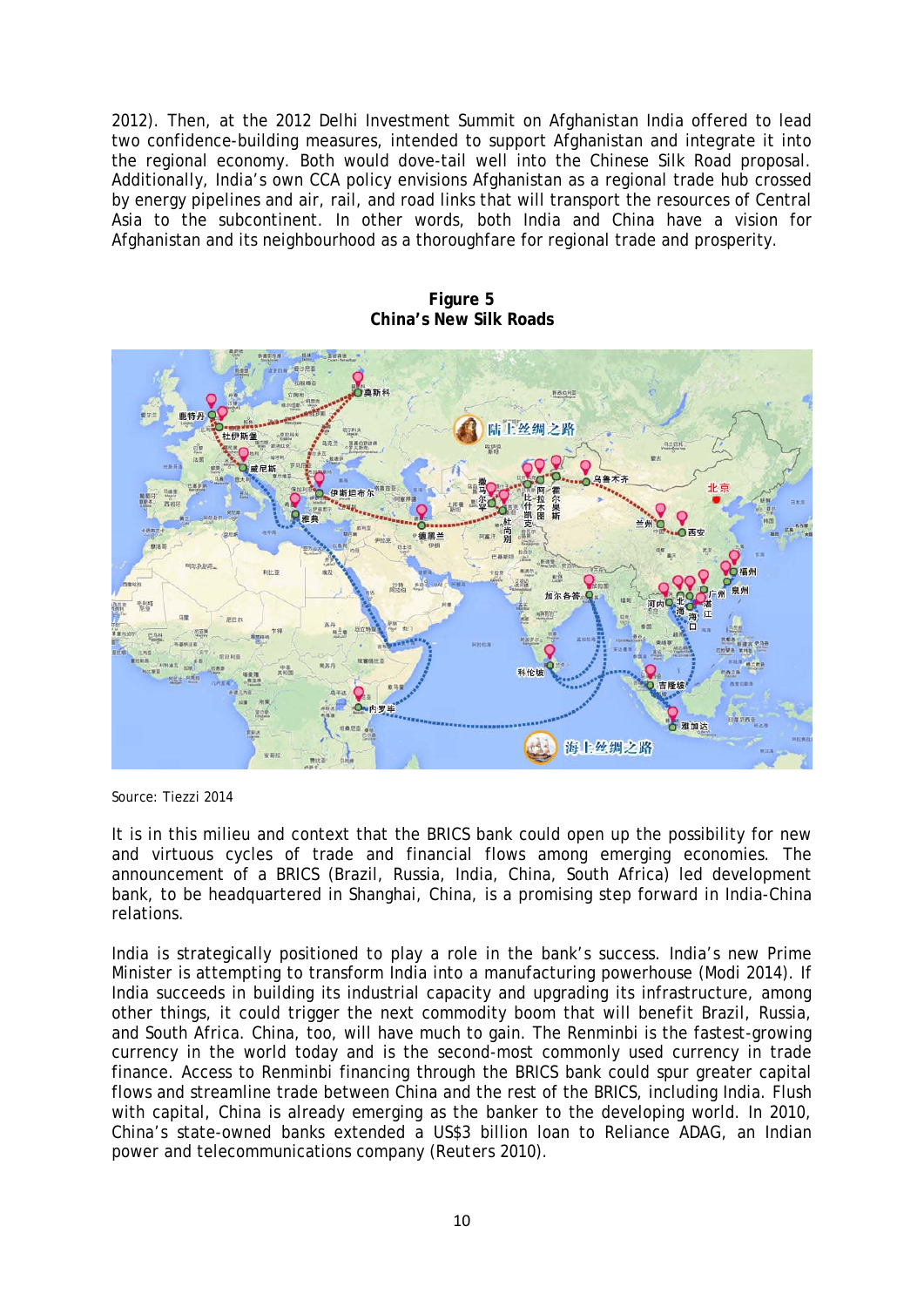#### **Investing in Afghanistan's Security**

Given the SCO's shortcomings, China, Russia, and India will need to work together, and with the Afghan administration, to buttress the country's internal security. China, India, and Russia (also an SCO member), share common security interests in a post-2014 Afghanistan, raising the possibility of a trilateral framework of cooperation in the conflictridden country. The logic of trilateral cooperation is simple: India, China, and Russia have an important stake in Afghan stability after the withdrawal of US and NATO forces.<sup>[11](#page-13-0)</sup> In early 2013, Moscow hosted a trilateral dialogue on Afghanistan with India and China (Bagchi 2013).<sup>[12](#page-13-1)</sup> Then, just prior to a January 2014 trilateral meeting (held in Beijing), a Chinese Foreign Ministry spokesman signalled its seriousness about the security outcome and stated that,

As a close neighbour of Afghanistan, China is ready to work with countries in the region and the international community to support the peaceful reconstruction and reconciliation process in Afghanistan and jointly maintain peace, stability and development of Afghanistan and the whole region (*CNN-IBN* 2014).

Nevertheless, despite some initial progress, it remains to be seen whether the matter is taken up at the SCO forum.

India's position on Afghanistan is well-known. It has invested heavily in measures to support the central government, and its response to the prospect of collapse of central government authority (and return to civil war) is easy to gauge: India's is already taking steps to reinvigorate its relationship with Tajikistan; in September 2012, India agreed to the 'continuing expansion of defence cooperation' and to establish a 'friendship hospital' (Price 2013: 8).

In the late 1990s India started negotiations with Tajikistan to use the Farkhor Airbase (two miles from the Afghan border) to transport supplies and military advisers to the Northern Alliance. A hospital was also established to treat injured 'Northern Alliance' fighters. Recent moves suggest that in the event of civil war India would readopt its 1990s tactics of shoring up the Northern Alliance. Such a scenario would be predicated on India boosting its government-to-government relations with Central Asia, and in particular with Tajikistan.

For China, the more it grows involved in Afghanistan, the more it finds itself at odds with its 'all-weather'<sup>[13](#page-13-2)</sup> partner Pakistan. Despite mutual proclamation of friendship, all is not which it said that an '[initial probe](http://www.jamestown.org/single/?no_cache=1&tx_ttnews%5btt_news%5d=39289)' indicated that the leader of the plot had been trained well. For example, in August 2011 and March 2012, two incidents in Kashgar and Yecheng County (just south of Kashgar, Xinjiang province) claimed the lives of several people (Zenn 2012). Following the first incident, the local Chinese government issued a statement in in Pakistan. The impression of Chinese concern over its South Asian neighbour was emphasised again following the March 2012 incident, when [Xinjiang Chairman Nur Bekri](http://articles.timesofindia.indiatimes.com/2012-03-08/china/31135336_1_activists-and-terrorists-asif-ali-zardari-pakistan) 

<span id="page-13-0"></span><sup>&</sup>lt;sup>11</sup> Although all three countries have a stake in Afghanistan's security, Russia and China tend to have diverging views on Afghanistan. One analyst has noted: 'China is traditionally worried about Islamic extremism emanating from Afghanistan…. At the same time it has opened channels with the Taliban and has a strong relationship with the Taliban's primary external backer, Pakistan. So China is keeping its options open. The Russians are more firmly ranged against the Taliban, more sceptical about the Pakistani role and will probably<br>be more prone to backing anti-Taliban forces' (Joshi, quoted in Siddique, 2013).

<span id="page-13-1"></span><sup>&</sup>lt;sup>12</sup> Despite the consensus basis of decision-making/policy formulation within the SCO, it hardly matters that this trilateral was held outside the SCO. Given the powerful status of both China and Russia within the SCO, trilaterals will help design any future cooperative framework/venture involving the SCO in Afghanistan.

<span id="page-13-2"></span><sup>&</sup>lt;sup>13</sup> In a speech to the Pakistani Parliament in May 2011, the then Pakistani Prime Minister, Yuosef Raza Gilani, described China as Pakistan's 'all weather friend'.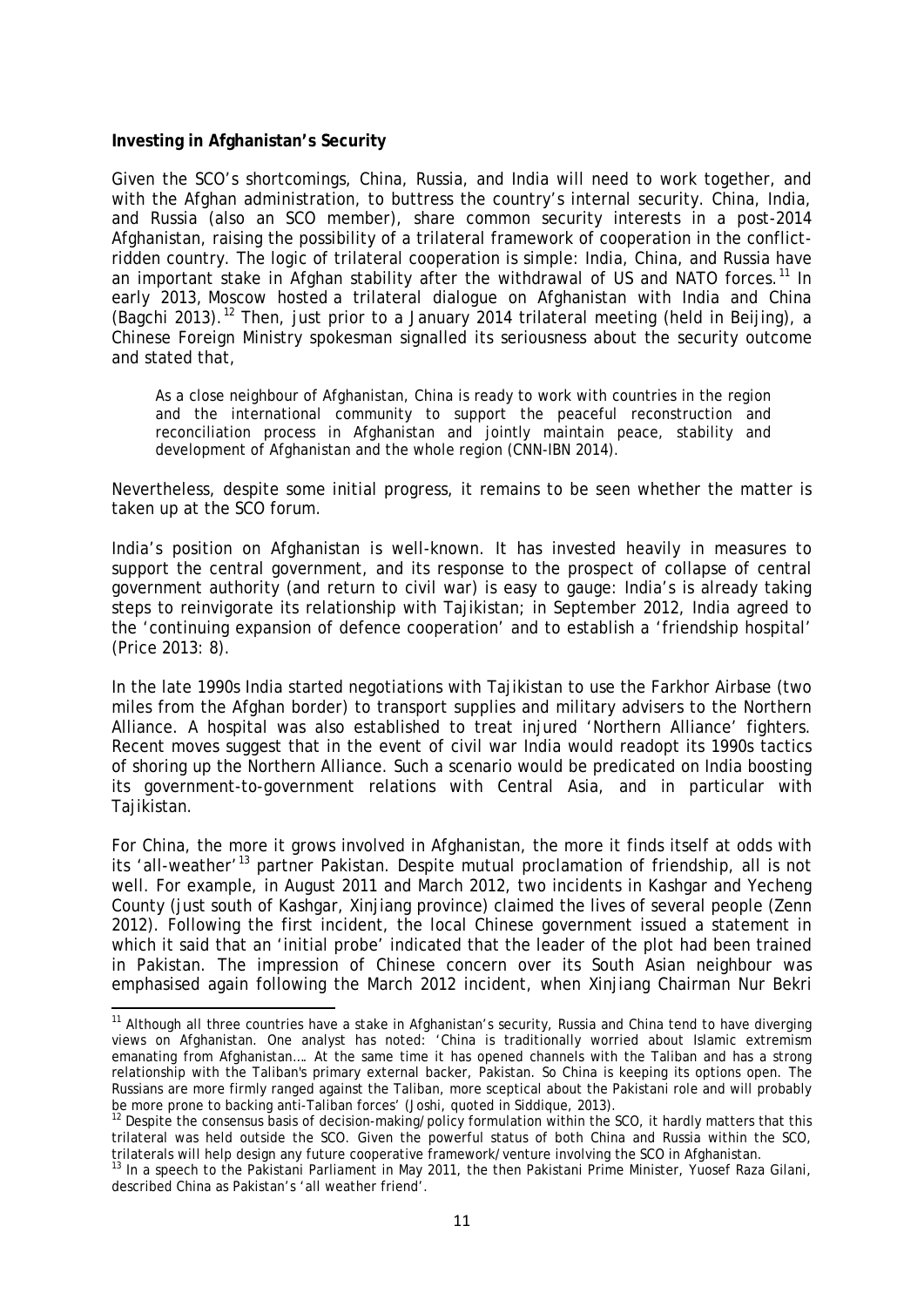highlighted the 'countless' links between terrorists in the province and 'neighboring country' Pakistan (Spegele 2013). Threatened by such Uighur activities, the Chinese have pressured their erstwhile friend to act: Mushahid Hussain, head of the Defense Committee of the Pakistani Senate and chairman of the Pakistan China Institute, in a recent [interview](http://gandhara.rferl.org/content/article/25443331.html) implied that Chinese pressure played some kind of role in the ongoing military operation in Pakistan's North Waziristan, where several ETIM militants are allegedly based (*Radio Free Europe* 2014).

It is in this context that in September 2012 [Zhou Yongkang,](http://www.scmp.com/comment/article/1450790/zhou-yongkang-case-set-expose-scale-rot-chinas-elite-politics) then a member of China's top decision-making body, the Politburo Standing Committee, visited Kabul, the first such visit by a Chinese minister – and announced a major turnaround in policy. China began security co-operation with Afghanistan, training 300 Afghan police officers. Then, in February 2014, Chinese Foreign Minister Wang Yi made travelled to Kabul to meet with his counterpart. During that encounter, both sides highlighted the importance of stability in Afghanistan not only for economic reasons, but also for security outcomes in Central Asia — including China's restive Xinjiang province. To that end, Beijing announced in July 2014 that it had appointed a special envoy to Afghanistan (Consulate-General of China in Melbourne 2014). The special envoy's role will be coordinate Chinese efforts that ensure Afghanistan does not become a safe-haven for South-Central Asian militants that may end up destabilizing China's western provinces.

#### *Room for Cooperation?*

The oft-aired view that China is an unlikely to cooperate with India in Afghanistan (see Feigenbaum 2011), is not entirely accurate. Beijing does give cause for optimism: Conversations with Afghan diplomats indicate that Chinese analysts realise that Pakistan's military and Inter-Services Intelligence (ISI) have a major stake in destabilising Kabul.<sup>[14](#page-14-0)</sup> Yet, as one independent analyst points out, Beijing does not seem to be interested in reining Islamabad in on this matter and instead prefers to deal with Afghan security as a separate issue altogether (Panda 2014b). Sun Zhuangzhi, Secretary-General of the SCO research centre of the Chinese Academy of Social Sciences has pointed out that the organisation hopes to take part in Afghanistan's reconstruction and has been sticking to a long-held stance of 'letting the Afghan people decide for themselves' (Xiang 2013). This strategy, combined with Beijing's willingness to allow Washington to do the heavy lifting in matters of internal security, has benefited China.

The issue of Uighur militancy in the Pakistan-Afghanistan borderlands, however, will necessitate cooperation from the Pakistani government – especially since recent troubles in Xinjiang pose a significant threat to connectivity between China and Pakistan via the ambitious China-Pakistan economic corridor – and China and Pakistan have begun to broach the subject of counter-terrorism cooperation (Rippa 2014). Both Pakistani Prime Minister Nawaz Sharif and Pakistani army Chief General Raheel Sharif have spoken of the East Turkestan Islamic Movement (ETIM) as a *common threat* and as an issue on which there is a *convergence of interest* between Pakistan and China. In response to security threats against Chinese personnel in Pakistan, Pakistan raised a special force, the Karakorum Security Force, which has 1,500 people to protect Chinese projects and personnel in Gilgit-Baltistan. China, too, has sought to encourage trilateral engagement with Afghanistan and Pakistan: in August 2014, in a city called Tianjin, close to Beijing, the Chinese hosted the Heart of Asia Conference, focusing on Afghanistan (and involving Pakistani delegates); concurrently, a trilateral dialogue between China, Afghanistan, and Pakistan is moving forward on the diplomatic front (*Radio Free Europe* 2014).

<span id="page-14-0"></span><sup>&</sup>lt;sup>14</sup> Interviews and discussions with serving and former Afghan diplomats, Canberra and Kabul, 2013/2014.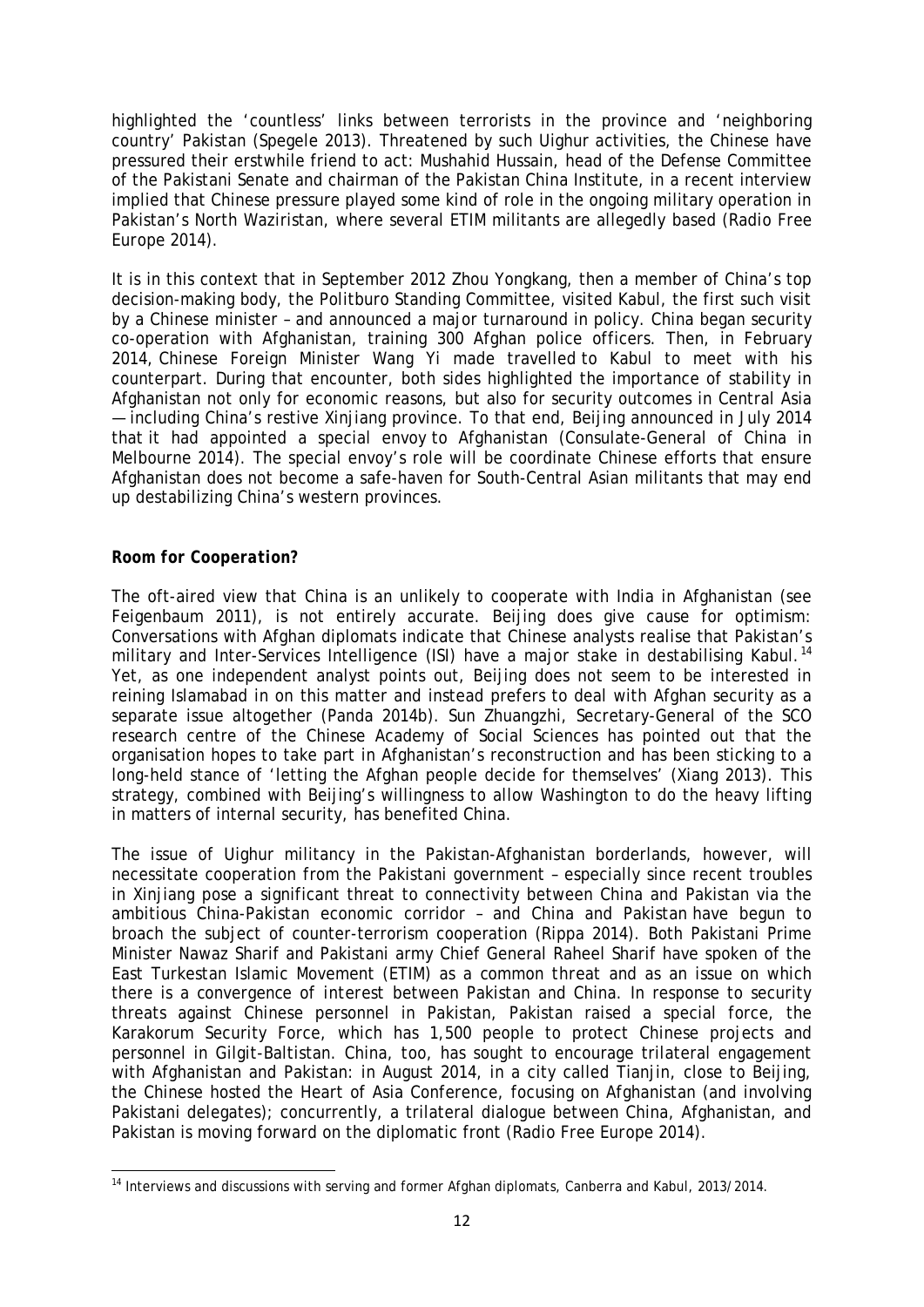While it is unrealistic to talk of Afghan security sans Pakistan's role in fomenting continued insecurity, India should avoid making the SCO a theatre for India-Pakistan rivalry. Should India begin to frame the discussion about Afghanistan in counterterrorism terms (and this would inevitably involve Pakistan's role), it could jeopardise both prospects for tri-lateral cooperation and worse, political progress made with China. The new Indian administration will need to tread carefully. On the other hand, it has been argued that should India fail to highlight the Pakistani role in fuelling the Afghan conflicts, it may undermine India's position in the eyes of Afghan policymakers. Such criticism is misplaced. First, mindful of Chinese sentiments, leaders of India and Afghanistan can attempt to engage in a dialogue with their Chinese counterparts on the growing threat of violent extremism emanating from within Pakistan, which is affecting the region, including China. This in itself is not going to be enough to convince the Chinese but it provides an alternative narrative to the one being disseminated from Islamabad. Persistence and patience is the key here. Second, the SCO is not the only forum in which India can (and should) seek regional cooperation to combat the twin threats of extremism and terrorism: Afghanistan is a member of the South Asian Association for Regional Cooperation (SAARC) – China enjoys observer status and Russia has applied for the same – and both Afghanistan and India should seek to advance a regional framework for solution that can complement SCO initiatives. Recently, at the SCO summit held in Dushanbe, Tajikistan, Afghan President Hamid Karzai raised the possibility of SCO-SAARC cooperation to combat extremism and terrorism (Office of the President, Afghanistan 2014).

At the summit, and in a clear reference to Pakistan – even if he did not identify Pakistan by name – Afghan President Karzai mentioned that terror safe havens plaguing his country were located *outside* of Afghanistan. Karzai then called for a joint campaign against the growing threats of extremism and terrorism in the region. At present, China has nothing to gain by pressing Islamabad to revise its use of terrorism as an instrument of its foreign policy. Despite the evidence of linkages between some violent extremist groups in Xinjiang  $(i.e.$  ETIM) and those in Pakistan (Uighur groups in North Waziristan),  $15$  Beijing will likely seek to work *with* Islamabad – albeit by applying political/diplomatic pressure – rather than strategically reorient itself away from Pakistan (Rippa 2014; *Radio Free Europe* 2014; Dasgupta 2012).

Despite the Chinese stake and interest in Afghanistan, it remains to be seen whether China and India agree to hold head-of-government level discussions. Cooperation on Afghanistan could serve to bring India and China closer together in terms of their mutual contributions to security in Asia. India, China, and Russia will be important sources of investment for Afghanistan in the coming years.<sup>[16](#page-15-1)</sup> What is less certain is if these three powers can successfully manage an ostensible power vacuum left by US and NATO forces. So far, all three have been content to let the US handle the security situation in Afghanistan. There is a recognition that India's development work and soft power projection in Afghanistan have benefited from the presence of Western troops. Its subsequent policy will depend on events on the ground in Afghanistan. Although Prime Minister Modi recently cautioned the US against a hasty withdrawal from Afghanistan, citing past mistakes committed in Iraq [\(Council on Foreign Relations 2014\)](http://www.cfr.org/india/conversation-narendra-modi/p33518), C. Raja Mohan notes that 'the initial widespread

<span id="page-15-0"></span><sup>&</sup>lt;sup>15</sup> One of China's chief worries is that Uighur militants who want a separate state in western China's Xinjiang region will exploit the security vacuum left after the bulk of US/NATO forces withdraw by the end of 2014. Hundreds of Uighur fighters are believed to be holed up in rugged, lawless tribal areas straddling Afghanistan

<span id="page-15-1"></span>and [Pakistan.](http://www.reuters.com/places/pakistan?lc=int_mb_1001)<br><sup>16</sup> However, foreign investments in Afghanistan might not fructify if the security situation deteriorates. This is evidenced by the capital flight occurring already (in anticipation of the eventual ISAF/NATO withdrawal). Signing the Bilateral Security Agreement with the US is critical, in this light.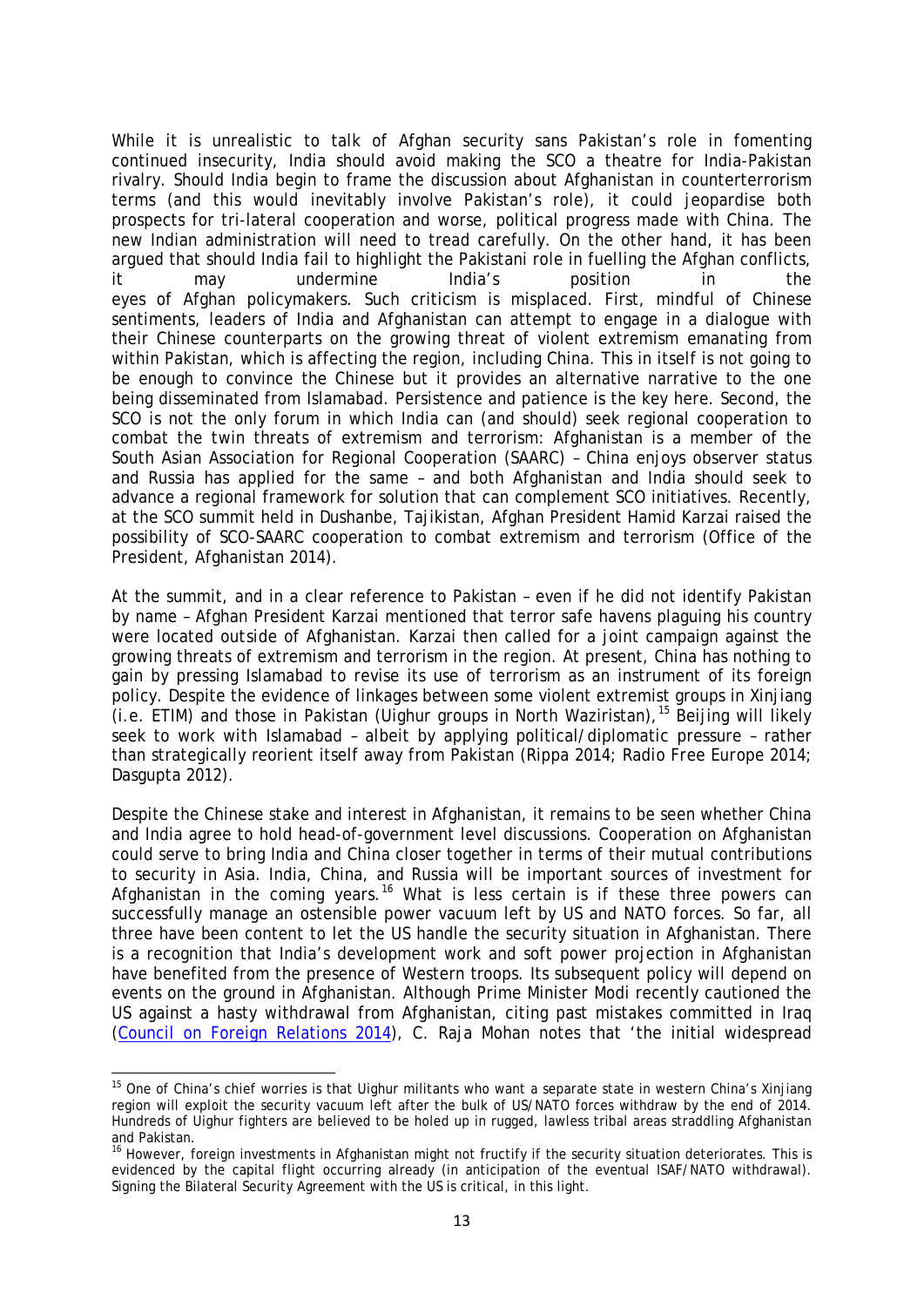concern in Delhi has now been replaced by a stoic resignation and determination to pursue its enduring interests in Afghanistan on its own steam' (Mohan 2012). Russia, India, and China all support the Bilateral Security Agreement (BSA).

#### **Conclusion**

The groundwork for cooperation between India and China seems to exist, but not particularly at a bilateral level between the two countries; Afghanistan did not feature in Manmohan Singh's October 2013 trip to Beijing when he spoke with Chinese Premier Li Keqiang. New developments are slightly more promising as India's new (BJP-led) government appears to be interested in multilateral and bilateral cooperation. In April 2014, Indian Foreign Secretary Sujata Singh [travelled to Beijing](http://ibnlive.in.com/news/india-china-set-to-hold-strategic-dialogue-on-monday/464785-3.html) to speak with Chinese Vice Foreign Minister Zhu Zhenmin. The meeting presented another opportunity for the two countries to exchange views on their mutual concerns in Afghanistan. While uncertainties abound in how exactly India and China will approach Afghanistan, what remains certain is that Afghanistan will continue to be a nexus of geopolitical interest for its neighbours.

#### **REFERENCES**

Bagchi, Indrani. 2013. 'Trilateral Helps India Air opinion about Afghanistan's Future', *Times of India*, 4 March, [http://timesofindia.indiatimes.com/india/Trilateral-helps-India-air-opinion-about-Afghanistans](http://timesofindia.indiatimes.com/india/Trilateral-helps-India-air-opinion-about-Afghanistans-future/articleshow/18796500.cms?referral=PM)[future/articleshow/18796500.cms?referral=PM](http://timesofindia.indiatimes.com/india/Trilateral-helps-India-air-opinion-about-Afghanistans-future/articleshow/18796500.cms?referral=PM) (accessed on 18 August 2014).

*BP Statistical Review of World Energy June 2013*. 2014. [http://www.bp.com/content/dam/bp/pdf/Energy](http://www.bp.com/content/dam/bp/pdf/Energy-economics/statistical-review-2014/BP-statistical-review-of-world-energy-2014-full-report.pdf)[economics/statistical-review-2014/BP-statistical-review-of-world-energy-2014-full-report.pdf](http://www.bp.com/content/dam/bp/pdf/Energy-economics/statistical-review-2014/BP-statistical-review-of-world-energy-2014-full-report.pdf) (accessed 1 September 2014).

*BP Statistical Review of World Energy June 2012*. 2013. [http://www.bp.com/content/dam/bp/pdf/statistical](http://www.bp.com/content/dam/bp/pdf/statistical-review/statistical_review_of_world_energy_2013.pdf)[review/statistical\\_review\\_of\\_world\\_energy\\_2013.pdf](http://www.bp.com/content/dam/bp/pdf/statistical-review/statistical_review_of_world_energy_2013.pdf) (accessed 1 September 2014).

Chossudovsky, Michael. 2010. 'The War is Worth Waging: Afghanistan's Vast Reserves of Minerals and Natural Gas', Global Research, 16 June, [http://www.globalresearch.ca/the-war-is-worth-waging-afghanistan-s-vast](http://www.globalresearch.ca/the-war-is-worth-waging-afghanistan-s-vast-reserves-of-minerals-and-natural-gas/19769)[reserves-of-minerals-and-natural-gas/19769](http://www.globalresearch.ca/the-war-is-worth-waging-afghanistan-s-vast-reserves-of-minerals-and-natural-gas/19769) (accessed on 1 September 2014).

*CNN-IBN*. 2014. 'India, China, Russia to Hold Trilateral Meet on Afghanistan', 16 January, <http://ibnlive.in.com/news/india-china-russia-to-hold-trilateral-meet-on-afghanistan/445718-2.html> (accessed on 15 August 2014).

Consulate-General of the People's Republic of China in Melbourne. 2014. 'Foreign Ministry Spokesperson Hong Lei's Remarks on the Foreign Ministry's Establishment of the Special Envoy on Afghan Affairs', 18 July, <http://melbourne.china-consulate.org/eng/fyrth/t1175878.htm> (accessed 2 October 2014).

Council on Foreign Relations. 2014. 'A Conversation with Narendra Modi', 29 September, <http://www.cfr.org/india/conversation-narendra-modi/p33518> (accessed 2 October 2014).

Dalrymple, William. 2014. 'Afghanistan: As China Forges New Alliances, a New Great Game Has Begun', *The Guardian*, 19 March, [http://www.theguardian.com/commentisfree/2014/mar/18/afghanistan-china-new](http://www.theguardian.com/commentisfree/2014/mar/18/afghanistan-china-new-great-game-united-states)[great-game-united-states](http://www.theguardian.com/commentisfree/2014/mar/18/afghanistan-china-new-great-game-united-states) (accessed on 19 August 2014).

Dasgupta, Saibal. 2012. 'Thousand Links: China Ties Pak to Xinjiang terror', *Times of India*, 8 March, [http://timesofindia.indiatimes.com/world/china/Thousand-links-China-ties-Pak-to-Xinjiang](http://timesofindia.indiatimes.com/world/china/Thousand-links-China-ties-Pak-to-Xinjiang-terror/articleshow/12181903.cms?referral=PM)[terror/articleshow/12181903.cms?referral=PM](http://timesofindia.indiatimes.com/world/china/Thousand-links-China-ties-Pak-to-Xinjiang-terror/articleshow/12181903.cms?referral=PM) (accessed on 23 August 2014).

Dikshit, Sandeep. 2013. 'India Feels the SCO can play a bigger role in Afghanistan', *The Hindu*, 1 December, <http://www.thehindu.com/news/india-feels-sco-can-play-a-bigger-role-in-afghanistan/article5411255.ece> (accessed on 22 August 2014).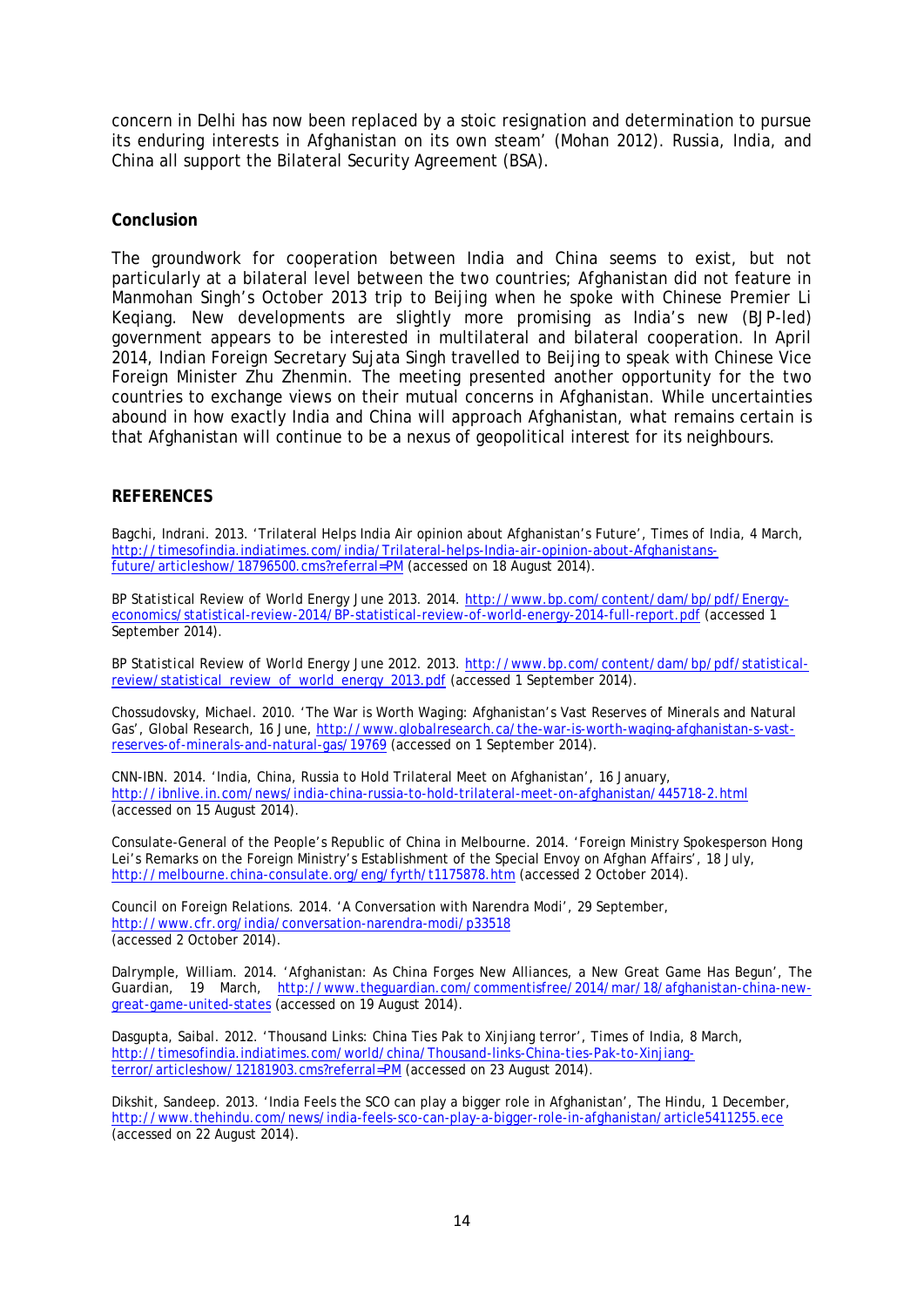Feigenbaum, Evan. 2011. 'China's Pakistan Conundrum: The End of the All-Weather Friendship', *Foreign Affairs*, 11 December, [http://www.foreignaffairs.com/articles/136718/evan-a-feigenbaum/chinas-pakistan](http://www.foreignaffairs.com/articles/136718/evan-a-feigenbaum/chinas-pakistan-conundrum)[conundrum](http://www.foreignaffairs.com/articles/136718/evan-a-feigenbaum/chinas-pakistan-conundrum) (accessed 2 October 2014).

*Gov.cn*. 2011. 'China Mulls Free Trade Zone among SCO Member States', 3 September, [http://www.gov.cn/misc/2011-09/03/content\\_1939681.htm](http://www.gov.cn/misc/2011-09/03/content_1939681.htm) (accessed 2 October 2014).

Fu, Richard. 2014. 'Tajik Leader Affirms China's Crucial Role', *Shanghai Daily*, 21 May, [http://www.shanghaidaily.com/business/manufacturing/Tajik-leader-affirms-Chinas-crucial](http://www.shanghaidaily.com/business/manufacturing/Tajik-leader-affirms-Chinas-crucial-role/shdaily.shtml)[role/shdaily.shtml](http://www.shanghaidaily.com/business/manufacturing/Tajik-leader-affirms-Chinas-crucial-role/shdaily.shtml) (accessed 2 October 2014).

Ghiasy, Richard and Fraidoon Sekander. 2014. 'Can Afghanistan's Economy Stand on its Own?' *The Diplomat*, 30 January, <http://thediplomat.com/2014/01/can-afghanistans-economy-stand-on-its-own/> (accessed on 17 August 2014).

International Monetary Fund. 2013. 'The Kyrgyz Republic: Fifth Review Under the Three-Year Arrangement Under the Extended Credit Facility, and Request for Modification of Performance Criteria', IMF Country Report No. 13/376, December,<http://www.imf.org/external/pubs/ft/scr/2013/cr13376.pdf> (accessed 2 October 2014).

Kothari, Raj Kumar. 2014. '"India's Connect Central Asia Policy": Emerging Economic and Social Dimensions', *Sociology and Anthropology*, Vol. 2, Iss. 6, p. 243.

Krishnan, Ananth. 2014a. 'Chinese Prime Minister Calls Up Modi', *The Hindu*, 29 May, [http://www.thehindu.com/news/international/world/chinese-prime-minister-calls-up](http://www.thehindu.com/news/international/world/chinese-prime-minister-calls-up-modi/article6061026.ece)[modi/article6061026.ece](http://www.thehindu.com/news/international/world/chinese-prime-minister-calls-up-modi/article6061026.ece) (accessed on 17 August 2014).

Krishnan, Ananth. 2014b. 'My Mission is to Better India Ties: Xi', *The Hindu*, 20 March, <http://www.thehindu.com/news/international/world/my-mission-is-to-better-india-ties-xi/article5810706.ece> (accessed on 17 August 2014).

Li Xiang. 2013. 'SCO Faces Regional Challenges: Xi', *Global Times*, 14 September, <http://www.globaltimes.cn/content/811187.shtml> (accessed on 18 August 2014).

Malashenko, Alexey. 2013. 'So Much Hot Air Expected in Bishkek', 12 September, Carnegie Moscow Center, <http://m.ceip.org/moscow/eurasiaoutlook/index.cfm?fa=52944&lang=ru> (accessed on 20 August 2014).

Ministry of External Affairs, Government of India. 2012. 'Statement by Shri Salman Khurshid, Hon'ble Minister for Law and Justice at the Kabul Ministerial Meeting of the Heart of Asia Countries', 14 June, [http://www.mea.gov.in/Speeches-](http://www.mea.gov.in/Speeches-Statements.htm?dtl/19794/Statement+by+Shri+Salman+Khurshid+Honble+Minister+for+Law+amp+Justice+at+the+Kabul+Ministerial+Meeting+of+the+Heart+of+Asia+Countries)[Statements.htm?dtl/19794/Statement+by+Shri+Salman+Khurshid+Honble+Minister+for+Law+amp+Justice+at+th](http://www.mea.gov.in/Speeches-Statements.htm?dtl/19794/Statement+by+Shri+Salman+Khurshid+Honble+Minister+for+Law+amp+Justice+at+the+Kabul+Ministerial+Meeting+of+the+Heart+of+Asia+Countries)

[e+Kabul+Ministerial+Meeting+of+the+Heart+of+Asia+Countries](http://www.mea.gov.in/Speeches-Statements.htm?dtl/19794/Statement+by+Shri+Salman+Khurshid+Honble+Minister+for+Law+amp+Justice+at+the+Kabul+Ministerial+Meeting+of+the+Heart+of+Asia+Countries) (accessed 2 October 2014).

Ministry of External Affairs, Government of India. 2012. 'Keynote address by MOS Shri E. Ahamed at First India-Central Asia Dialogue', 14 June, [http://www.mea.gov.in/Speeches-](http://www.mea.gov.in/Speeches-Statements.htm?dtl/19791/Keynote+address+by+MOS+Shri+E+Ahamed+at+First+IndiaCentral+Asia+Dialogue)[Statements.htm?dtl/19791/Keynote+address+by+MOS+Shri+E+Ahamed+at+First+IndiaCentral+Asia+Dialogue](http://www.mea.gov.in/Speeches-Statements.htm?dtl/19791/Keynote+address+by+MOS+Shri+E+Ahamed+at+First+IndiaCentral+Asia+Dialogue)

Ministry of External Affairs, Government of India. 2013. 'Annual Report 2012-2013', [http://www.mea.gov.in/Uploads/PublicationDocs/21385\\_Annual\\_Report\\_2012-2013\\_English.pdf](http://www.mea.gov.in/Uploads/PublicationDocs/21385_Annual_Report_2012-2013_English.pdf) (accessed 2 October 2014).

Ministry of Finance, Islamic Republic of Afghanistan. 2010. 'Development Cooperation Report, 2010', <http://mof.gov.af/Content/files/Development%20Cooperation%20Report%202010.pdf> (accessed on 20 August  $2014$ ).

Ministry of Foreign Affairs, the People's Republic of China. 2013. 'President Xi Jinping Delivers Important Speech and Proposes to Build a Silk Road Economic Belt with Central Asian Countries', 7 September, [http://www.fmprc.gov.cn/mfa\\_eng/topics\\_665678/xjpfwzysiesgjtfhshzzfh\\_665686/t1076334.shtml](http://www.fmprc.gov.cn/mfa_eng/topics_665678/xjpfwzysiesgjtfhshzzfh_665686/t1076334.shtml) (accessed on 20 August 2014).

Modi, Narendra. 2014. 'My Government Will Focus on Manufacturing, Infrastructure: Narendra Modi', e-mail interview with IANS, 4 May, [http://www.narendramodi.in/our-government-will-be-a-truly-representative](http://www.narendramodi.in/our-government-will-be-a-truly-representative-transparent-and-sensitive-government-narendra-modi/)[transparent-and-sensitive-government-narendra-modi/](http://www.narendramodi.in/our-government-will-be-a-truly-representative-transparent-and-sensitive-government-narendra-modi/) (accessed on 22 August 2014).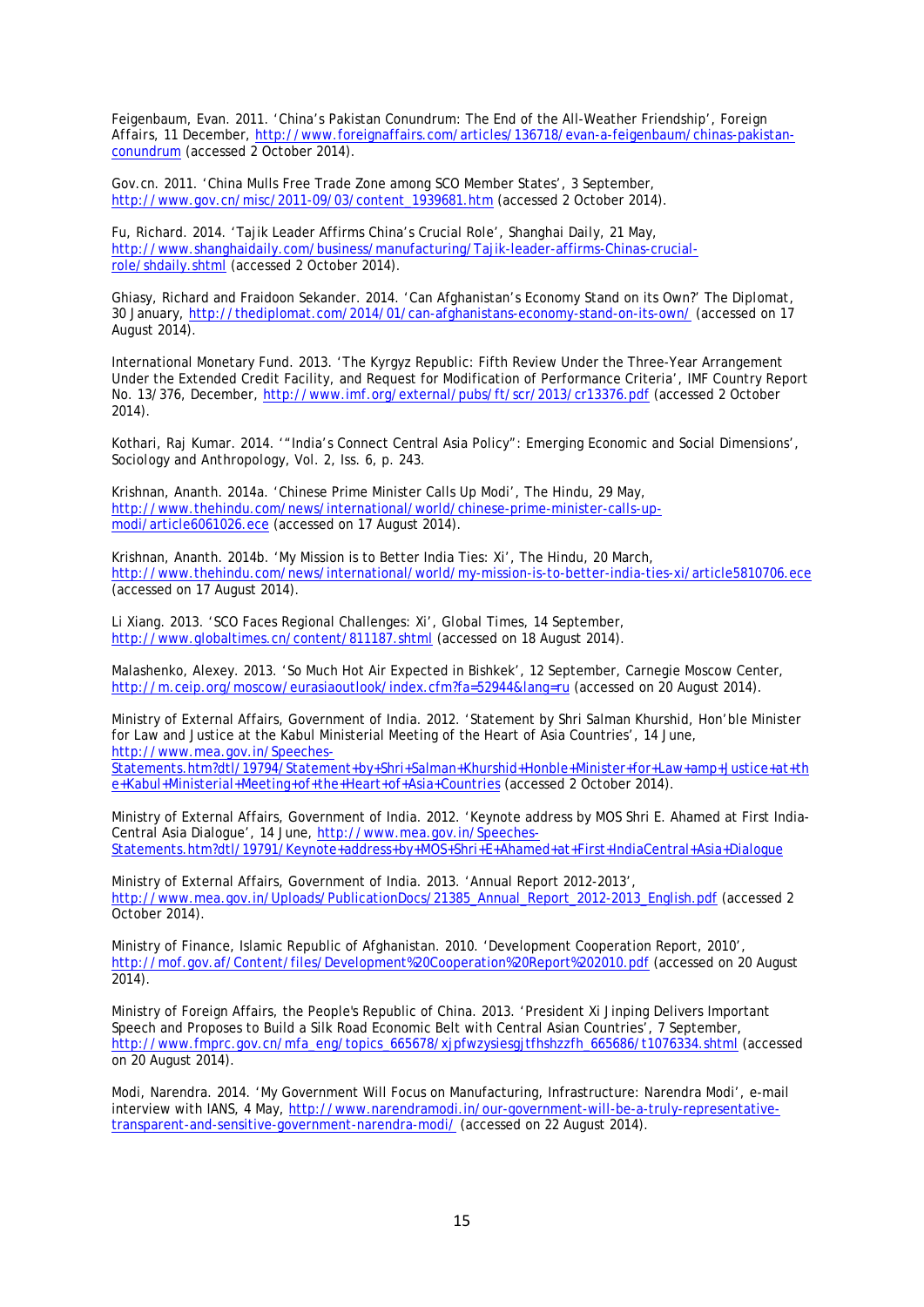Mohan, C. Raja. 2012. 'Beyond US Withdrawal: India's Afghan Options', *The American Interest*, 6 April, <http://www.the-american-interest.com/articles/2012/04/06/beyond-u-s-withdrawal-indias-afghan-options/> (accessed 2 October 2014).

Mullen, Rani. 2013. 'India-Afghanistan Partnership', India Development Cooperation Research, <http://idcr.cprindia.org/blog/india-afghanistan-partnership> (accessed 22 August 2014).

Office of the President, Islamic Republic of Afghanistan. 2014. 'President Karzai: "The Use of Militancy and Extremism as an Instrument of Policy Will Never Serve the Long-term Interests and Stability of Anyone"', <http://president.gov.af/en/news/36363> (accessed 2 October 2014).

Oil and Natural Gas Corporation Limited (ONGC). 2012. 'ONGC Signs MoU with CNPC', 26 June, [http://ongcindia.ongc.co.in/wps/wcm/connect/ongcindia/home/media/press\\_release/ongc%20signs%20mou%](http://ongcindia.ongc.co.in/wps/wcm/connect/ongcindia/home/media/press_release/ongc%20signs%20mou%20with%20cnpc) [20with%20cnpc](http://ongcindia.ongc.co.in/wps/wcm/connect/ongcindia/home/media/press_release/ongc%20signs%20mou%20with%20cnpc) (accessed 2 October 2014).

Panda, Ankit. 2014a. 'China: Foreign minister's India Trip Has "Great Significance"', *The Diplomat*, 11 June, <http://thediplomat.com/2014/06/china-foreign-ministers-india-trip-has-great-significance/> (accessed on 14 August 2014).

Panda, Ankit. 2014b. 'Is Trilateral China-India-Russia Cooperation in Afghanistan Possible?' *The Diplomat*, 16 January, [http://thediplomat.com/2014/01/is-trilateral-china-india-russia-cooperation-in-afghanistan](http://thediplomat.com/2014/01/is-trilateral-china-india-russia-cooperation-in-afghanistan-possible/)[possible/](http://thediplomat.com/2014/01/is-trilateral-china-india-russia-cooperation-in-afghanistan-possible/) (accessed 14 August 2014).

Peng, Han. 2014. 'SCO Anti-terror Chiefs Meet Press', *CCTV.com*, 15 June, <http://english.cntv.cn/2014/06/15/VIDE1402812120558890.shtml> (accessed 18 August 2014).

Peter, Tom. 2011. 'China Wins \$700 million Afghan Oil and Gas Deal. Why Didn't the US Bid?' *The Christian Science Monitor*, 28 December, [http://www.csmonitor.com/World/Asia-South-Central/2011/1228/China-wins-](http://www.csmonitor.com/World/Asia-South-Central/2011/1228/China-wins-700-million-Afghan-oil-and-gas-deal.-Why-didn-t-the-US-bid)[700-million-Afghan-oil-and-gas-deal.-Why-didn-t-the-US-bid](http://www.csmonitor.com/World/Asia-South-Central/2011/1228/China-wins-700-million-Afghan-oil-and-gas-deal.-Why-didn-t-the-US-bid) (accessed on 19 August 2014).

Price, Gareth. 2013. 'India's Policy towards Afghanistan', Chatham House, [http://www.chathamhouse.org/sites/files/chathamhouse/public/Research/Asia/0813pp\\_indiaafghanistan.pdf](http://www.chathamhouse.org/sites/files/chathamhouse/public/Research/Asia/0813pp_indiaafghanistan.pdf) (accessed 26 August 2014).

*Radio Free Europe.* 2014. 'Pakistani Lawmaker Considers China's Growing Regional Security Role', 2 July, <http://gandhara.rferl.org/content/article/25443331.html> (accessed on 23 August 2014).

*Reuters*. 2010. 'ADAG Gets \$3 bln Loan from China Banks, StanChart', 15 December, <http://in.reuters.com/article/2010/12/15/idINIndia-53571820101215> (accessed on 22 August 2014).

*RIA Novosti*. 2014. 'SCO Won't Take Over from NATO in Afghanistan – Envoy', 15 January, <http://en.ria.ru/world/20140115/186554000/SCO-Wont-Take-Over-From-NATO-in-Afghanistan--Envoy.html> (accessed on 15 August 2014).

Rippa, Alessandro. 2014. 'Pakistan and China: A Precarious Friendship?' *The Diplomat*, 17 July, <http://thediplomat.com/2014/07/pakistan-and-china-a-precarious-friendship/> (accessed on 23 August 2014).

Risen, James. 2010. 'U.S. Identifies Vast Mineral Riches in Afghanistan', *New York Times*, 13 June, [http://www.nytimes.com/2010/06/14/world/asia/14minerals.html?\\_r=0](http://www.nytimes.com/2010/06/14/world/asia/14minerals.html?_r=0) (accessed 20 August 2014).

Runde, Daniel. 2014. 'The BRICS Bank, Bretton Woods, and U.S. Disengagement', *Foreign Policy*, 20 July, [http://shadow.foreignpolicy.com/posts/2014/07/20/the\\_brics\\_bank\\_bretton\\_woods\\_and\\_us\\_disengagement](http://shadow.foreignpolicy.com/posts/2014/07/20/the_brics_bank_bretton_woods_and_us_disengagement)\_ (accessed 12 August 2014).

Sachdeva, Gulshan. 2012. 'The Delhi Investment Summit on Afghanistan', Institute of Defence Studies and Analysis, June 26, [http://idsa.in/idsacomments/TheDelhiInvestmentSummitonAfghanistan\\_gsachdeva\\_260612](http://idsa.in/idsacomments/TheDelhiInvestmentSummitonAfghanistan_gsachdeva_260612) (accessed 2 October 2014).

Seethi, K. M. 2013. 'India's Connect Central Asia Policy', 13 December, <http://thediplomat.com/2013/12/indias-connect-central-asia-policy/> (accessed 2 October 2014).

Shambaugh, David. 2013. *China Goes Global: The Partial Power*. Oxford: Oxford University Press.

Siddique, Abubakar. 2013. 'SCO Looks to Find Its Way on Afghanistan', *Radio Free Europe*, 12 September, <http://www.rferl.org/content/sco-afghanistan/25104085.html> (accessed on 16 August 2014).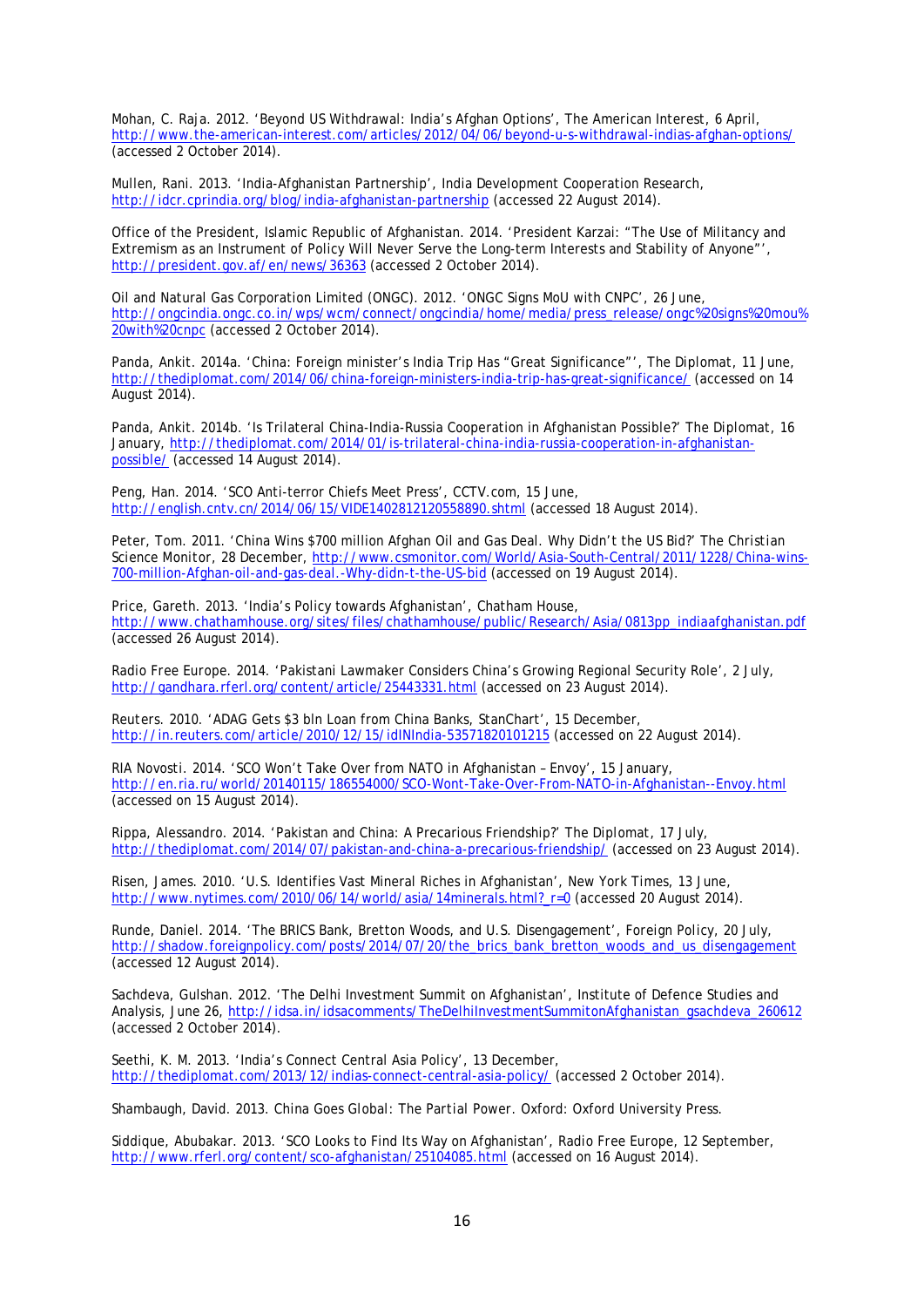Spegele, Brian. 2012. 'China Points Finger at Pakistan Again', *Wall Street Journal*, 27 March, <http://online.wsj.com/news/articles/SB10001424052970204781804577266952254783484> (accessed 2 October  $2014$ ).

Tiezzi, Shannon. 2014. China's 'New Silk Road' Vision Revealed, The Diplomat, 9 May, <http://thediplomat.com/2014/05/chinas-new-silk-road-vision-revealed/> (accessed on 2 October 2014).

Wei, Wei. 2014. 'BRICS is also Significant for Indo-China Ties', *The Economic Times*, 15 July, [http://articles.economictimes.indiatimes.com/2014-07-15/news/51542250\\_1\\_brics-summit-brics-countries](http://articles.economictimes.indiatimes.com/2014-07-15/news/51542250_1_brics-summit-brics-countries-the-brics)[the-brics](http://articles.economictimes.indiatimes.com/2014-07-15/news/51542250_1_brics-summit-brics-countries-the-brics) (accessed on 28 August 2014).

Yun, Sun. 2014. 'March West: China's Response to the U.S. Rebalancing', Brookings Institution, 31 January, <http://www.brookings.edu/blogs/up-front/posts/2013/01/31-china-us-sun> (accessed on 14 August 2014).

Zenn, Jacob. 2012. 'Insurgency in Xinjiang Complicates Chinese-Pakistani Relations', *Terrorism Monitor*, vol. 10, iss. 8, Jamestown Foundation, 20 April, [http://www.jamestown.org/single/?tx\\_ttnews\[tt\\_news\]=39289&no\\_cache=1#.VBAaXVcjPj4](http://www.jamestown.org/single/?tx_ttnews%5btt_news%5d=39289&no_cache=1#.VBAaXVcjPj4) (accessed on 18 August 2014).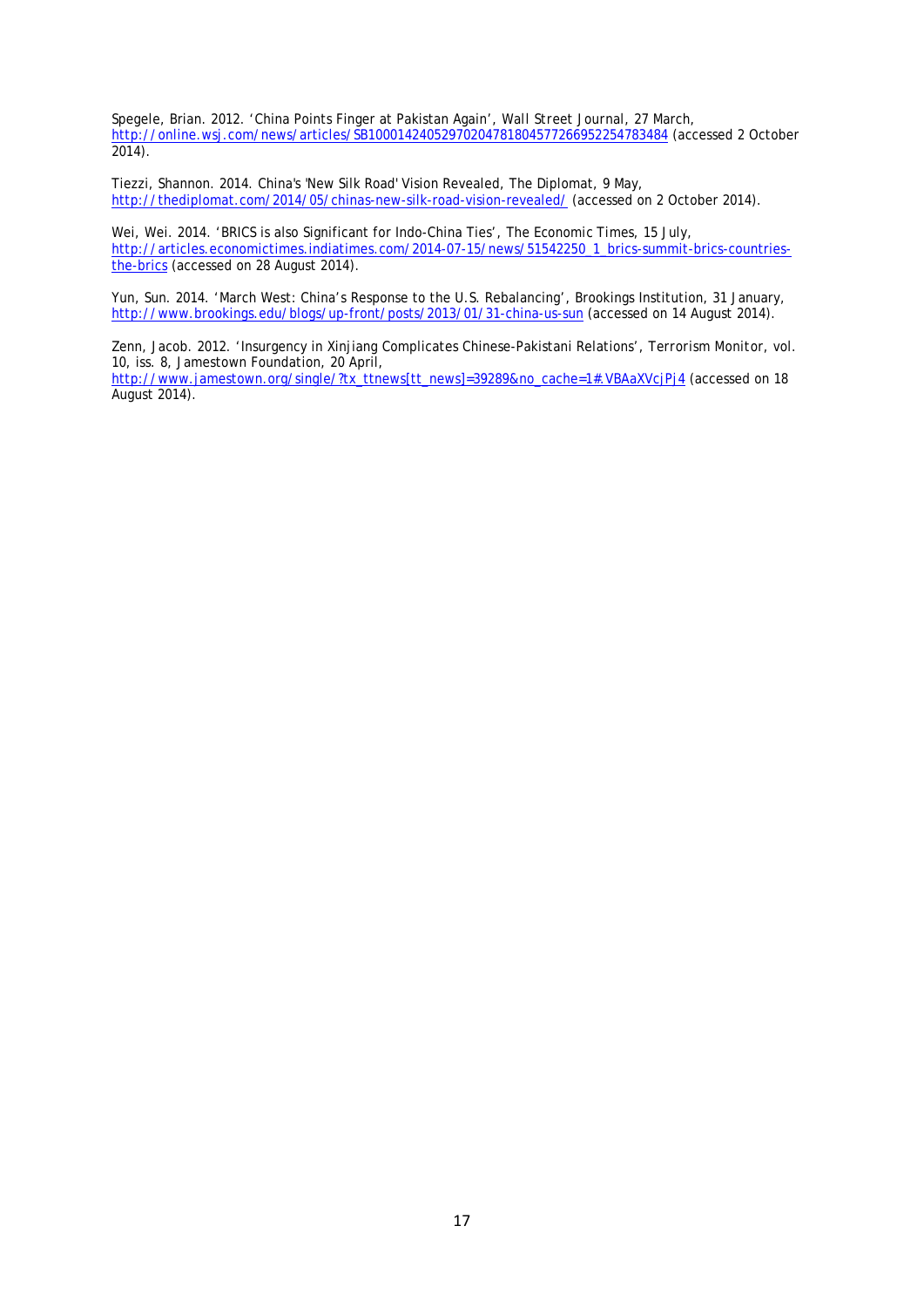## **OCCASIONAL PAPER SERIES (New):**

- **# 1 - ICS-IIC Roundtable on the Brookings Report: "Addressing the US-China Strategic Distrust" June 2012**
- **# 2 - Y J Sithara Fernando, "China's Relations with the Indian Ocean Region" October 2012**
- **#3 - Madhavi Thampi & Nirmola Sharma, "Catalogue of Materials Related to Modern China in the National Archives of India Part One (Special Collections)" January 2013**
- **#4 - Manmohan Agarwal, "Comparing India and China's Economic Performance since 1991" February 2013**
- **#5 - Y J Sithara Fernando, "China and the Cooperative Architecture in the South China Sea: Prospects and Problems" August 2013**
- **#6 – Joe Thomas Karackattu, "India–China Economic Relations: Trends, Challenges And Policy Options" December 2013**
- **#7 – Mirza Zulfiqur Rahman, "Territory, Tribes, Turbines: Local Community perceptions and responses to Infrastructure Development along the Sino-Indian Border in Arunachal Pradesh" June 2014**
- **#8 – Samar Tyagi, "Changing Bilateral Trade between India and China: Composition, Intensity and Revealed Comparative Advantage" September 2014**